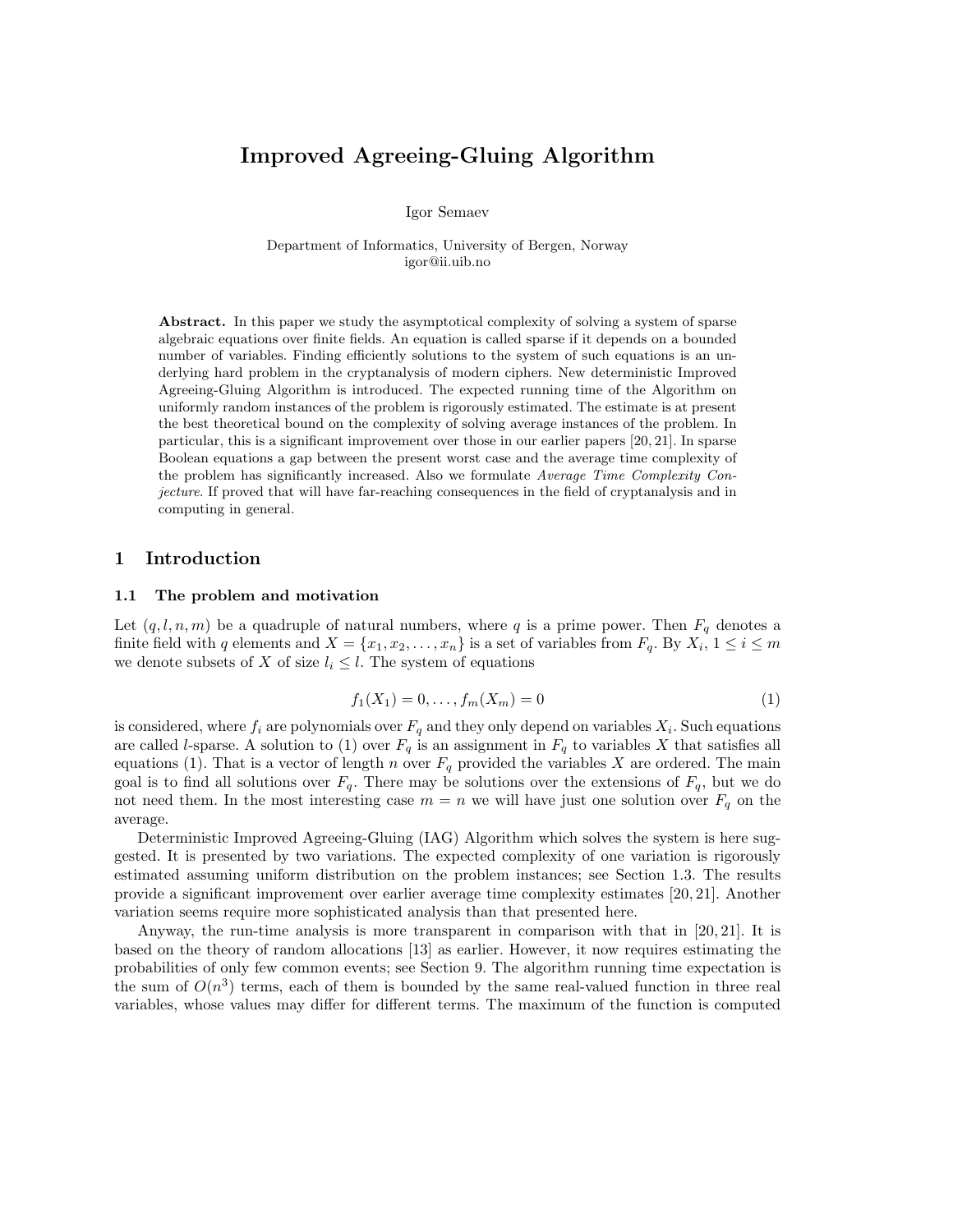with the advanced optimization package MAPLE [15] in Sections 10 and 11. The computation does not depend on n.

The approach, which exploits the sparsity of equations and doesn't depend on their algebraic degree, was studied in [28, 17, 20, 21]. These are guess-and-determine algorithms. In sparse equations the number of guesses on a big enough variable subset  $Y \subseteq X$  and the time to produce them is much lower than  $q^{|Y|}$  due to the Search Algorithm; see Section 8, where the algorithm is described. This is a more general and efficient method than that in [21]. No preference was previuosly made on which variables to guess. We now argue that guessing values of some particular variables leads to better asymptotic complexity bounds.

The article was motivated by applications in cryptanalysis. Modern ciphers are product ciphers, the mappings they implement are compositions of not so many functions in a low number of variables. The similar is true for underlying one-way functions in asymmetric ciphers. Any one-way function is representable by a low number of small gates as its values should be efficiently computed. Intermediate variables are introduced to simplify equations, describing the cipher, and to get a system of sparse equations like (1). More general type of sparse equations called Multiple Right Hand Side linear equations and introduced in [18], is even more convenient tool to write equations from modern ciphers like the AES. An efficient solution to the equations may break the cipher.

Equations common in cryptanalysis depend on large variable sets. Those represented by common dense polynomials are hardly manageable as it is not possible to keep them in computer memory. The equations must be sparse in one or the other sense. For instance, suitable sparsity is low degree polynomials or polynomials that admit only bounded number of terms. In this article we focus on l-sparse equations over finite fields as they are defined by (1). This definition allows more operating freedom and generally results in a more efficient solution than with Gröbner basis algorithms. Moreover bounds on the problem average complexity, which is the goal of the present research, are relatively easy to get.

The author is grateful to several anonymous referees at SCC 2010 and "Mathematics in Computer Science" for numerous suggestions on improving the presentation. This is a full paper, the extended abstract is in SCC 2010 [23].

#### 1.2 How to write equations

Let Y be an ordered string of variables and a be an  $F_q$ -vector of the same length. We say that a is a vector in variables  $Y$ , or  $Y$ -vector, if the entries of  $a$  may be assigned to the variables  $Y$ , for instance, in case of fixation. We look for the set of all solutions to (1) over  $F_q$ . Therefore, we only consider for  $f_i$  polynomials of degree at most  $q-1$  in each variable.

The main step of the present method is the Search Algorithm; see Section 8. It repeatedly checks whether the system  $f_i(X_i) = 0, Y = a$ , for some subsets  $Y \subseteq X$  and Y-vectors a, has any solution over  $F_q$ . If there is a solution, then we say  $f_i(X_i) = 0, Y = a$  consistent over  $F_q$  or simply consistent.

One may choose to work with the polynomials  $f_i(X_i)$ . The decision problem whether  $f_i(X_i)$  =  $0, Y = a$  is consistent over  $F_q$  may then be solved with any Gröbner basis algorithm. At least for low q, it may be more convenient in practice to deal with the local solutions  $V_i$  over  $F_q$ . That is the set of  $X_i$ -vectors, where  $f_i$  is zero. In polynomial algebra terms,  $V_i$  are common zeroes of the polynomials  $f_i(X_i)$ ,  $x^q - x$ ,  $x \in X_i$ . The sets  $V_i$  obviously determine all global solutions over  $F_q$ .

As one needs at most  $q^l$  trials to compute the set  $V_i$  and  $q$ , l are supposed to be fixed from the beginning, the computation for (1) requires  $O(m)$  field operations. However, at most  $l \lceil \log_2 q \rceil q^l$  bits is necessary to keep  $V_i$  and that may be expensive for larger q. The memory requirement may be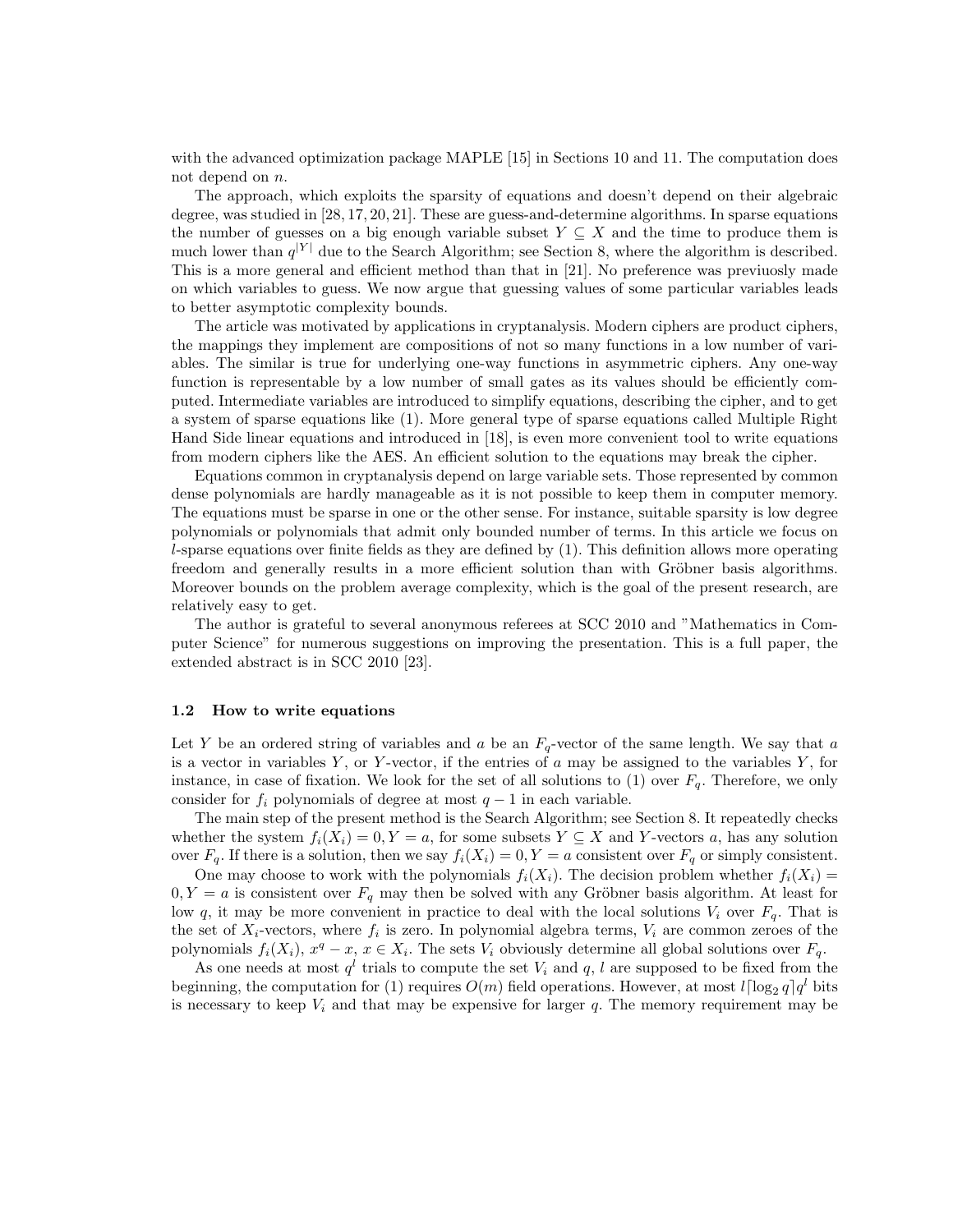reduced to at most  $q^{l} + q^{l-1} \ldots + q$  bits per equation with some pre-computation before applying the Search Algorithm; see Section 8.

#### 1.3 Probabilistic model

Given q, n, m, and  $l_1, \ldots, l_m \leq l$ , uniform distribution on instances is assumed, that is every instance has the same probability. As any particular information on equations is beforehand assumed unknown, this looks the most fair probabilistic model to compute expected complexities. The uniformity is equivalent to

- 1. the equations in (1) are independently generated. Each equation  $f_i(X_i) = 0$  is determined by
- 2. the subset  $X_i$  of size  $l_i$  taken uniformly at random from the set of all possible  $l_i$ -subsets of X, that is with the probability  $\binom{n}{l_i}^{-1}$ ,
- 3. and the polynomial  $f_i$  taken uniformly at random and independently of  $X_i$  from the set of all polynomials of degree  $\leq q-1$  in each of variables  $X_i$ . In other words, with the equal probability  $q^{-q^{l_i}}$  .

Running time of any deterministic solving algorithm is a random variable under that model. We assume that  $m/n$  tends to  $d \geq 1$  as q and l are fixed and n tends to infinity.

| the worst case, $[12]   1.324n   1.474n   1.569n   1.637n$                              |  |  |
|-----------------------------------------------------------------------------------------|--|--|
| Gluing1, expectation, $[20][1.262n   1.355n   1.425n   1.479n  $                        |  |  |
| Gluing2, expectation, $[20][1.238n   1.326n   1.393n   1.446n  $ .                      |  |  |
| Agreeing-Gluing, expectation, $[21][1.113^{n} 1.205^{n} 1.276^{n} 1.334^{n}]$           |  |  |
|                                                                                         |  |  |
| Weak Improved Agreeing-Gluing, expectation $1.029^{n}  1.107^{n}  1.182^{n}  1.239^{n}$ |  |  |

**Table 1.** Algorithms' running time:  $q = 2$  and  $m = n$ .

## 2 Previous Ideas

One earlier method [20] is based on subsequent computing solutions  $U_k$  to the equation subsystems:  $f_1(X_1) = 0, \ldots, f_k(X_k) = 0$  for  $k = 1, \ldots, m$ . Gluing procedure extends instances  $U_k$  to instances  $U_{k+1}$  by walking throughout a search tree. In the end, all system solutions are  $U_m$ . The running time is determined by the maximal of  $|U_k|$ . Gluing2 is a time-memory trade-off variation of the basis Gluing 1 Algorithm. See Table 1 for their running time expectation in case of  $n$  Boolean equations in n variables and a variety of l. Any instance of  $(1)$  may be encoded by a CNF formula with the clause length of at most  $k = \lceil \log_2 q \rceil l$  and in  $\lceil \log_2 q \rceil n$  Boolean variables; see Section 6. Therefore worst case complexity bounds in  $[12]$  for k-SAT are also worst case bounds for equations (1). In Boolean case( $q = 2$ ) they are shown in the first line of Table 1.

In Agreeing-Gluing Algorithm [21] we only extend those intermediate solutions from  $U_k$  that do not contradict with each of  $f_{k+1}(X_{k+1}) = 0, \ldots, f_m(X_m) = 0$ . That makes lots of search tree branches cut and implies a better average time complexity.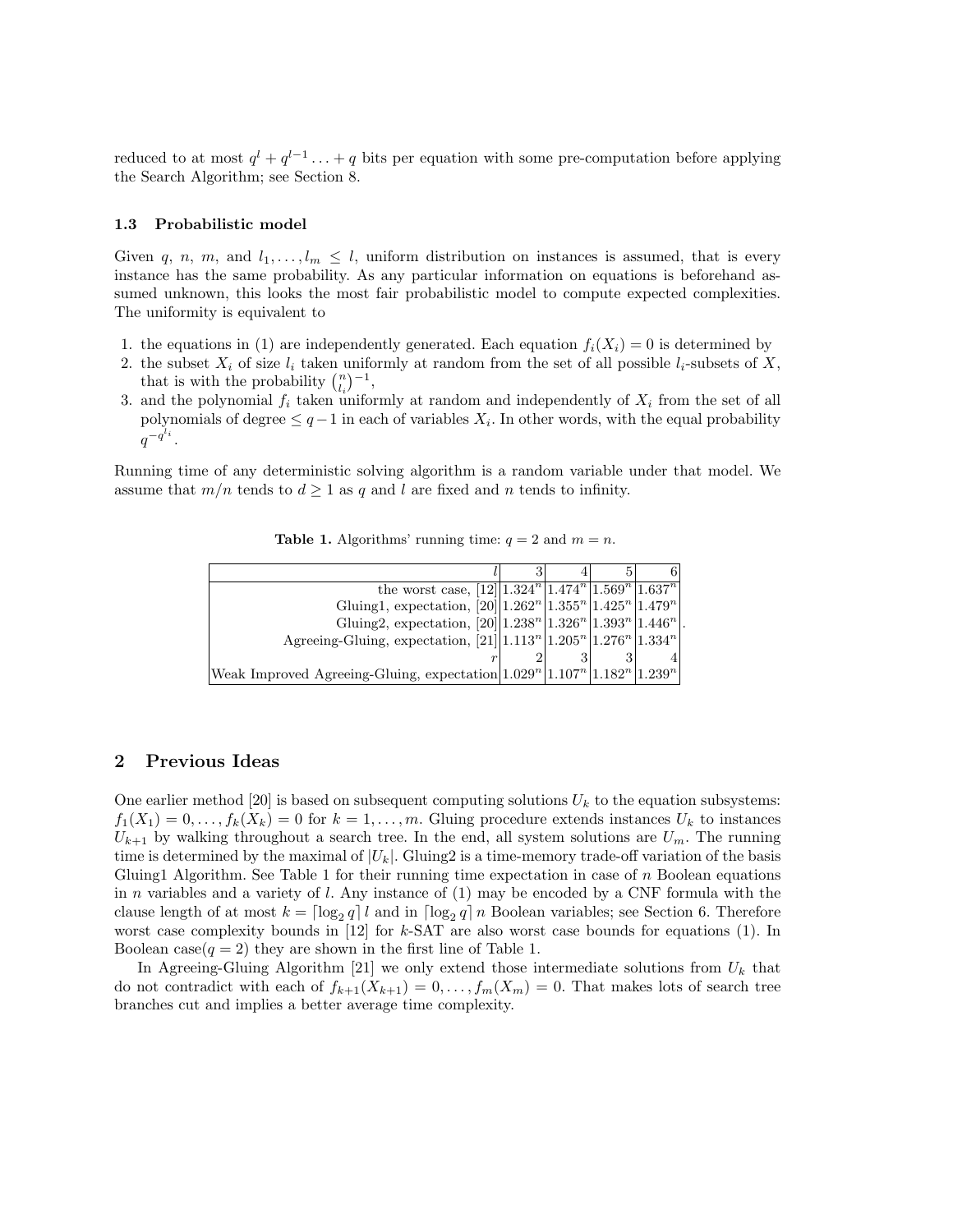### 3 New Approach

The new method has two variations. Let  $Z_r$  denote variables that occur in at least r equations (1), and  $W_r$  denote  $Z_r$ -vectors that contradict none of (1). In Weak IAG Algorithm (WIAG), see Section 7,  $r$  is a parameter to be chosen to minimize the run-time. The vectors  $W_r$  are generated by the Search Algorithm, see Section 8. In case  $r \geq 3$ , the variables  $Z_r$  are substituted by the entries of  $a \in W_r$ . New equations in a smaller variable set  $X \setminus Z_r$  are encoded by a CNF and deterministic local search algorithm, see Section 6, is applied to find all solutions. For  $r = 1$ ,  $W_1$  are already the system solutions. For  $r = 2$ , the solutions are easy to generate from  $W_2$ ; see Lemma 2 below.

This variation is evaluated in Sections 10 and 11 in case  $l_i = l$ . Two last lines in Table 1 show the expected complexity of the Weak IAG Algorithm and the optimal value of  $r$ . The Agreeing-Gluing Algorithm [21] is a particular case of the present method for  $r = 1$ .

In Strong IAG Algorithm(SIAG) the largest r, where  $Z_r$  is not empty, is taken. The vectors W<sub>r</sub> are generated by the Search Algorithm. For each  $a \in W_r$  the variables  $Z_r$  are substituted by the entries of a. New *l*-sparse equations in a smaller variable set  $X \setminus Z_r$  are to solve. For each of them assignments to  $Z_{r-1} \setminus Z_r$  that contradict none of the equations are found with the Search Algorithm. Thus, one recursively computes  $W_{r-1}, \ldots, W_2$ . All system solutions are then easy to deduce.

The latter variation should be faster, as the Search algorithm is on the average faster in comparison with the local search. However, the estimation of the Strong IAG Algorithm should probably require more sophisticated tools. The work still in progress.

## 4 Related Methods

Gröbner basis algorithm was designed to work with general algebraic equation systems over any ground field; see [4, 14, 10, 11]. It may be used to solving them. The running time is bounded by a value proportional to  $\binom{n+D}{D}^{\omega}$  ground field operations, where  $\omega$  is the exponent in matrix multiplication complexity. The estimate simplifies to  $\binom{n}{D}^{\omega}$  for any Boolean equations [3]. The parameter D, called regularity degree, is only computed for semi-regular equations as they are defined in [3]. Theoretical complexity of the Gröbner basis algorithms as  $F4$  or  $F5$  on general polynomial equation systems remains unknown. It is also unknown whether an average equation system behaves semi-regularly, though this seems plausible [3].

Let l be fixed while  $n = m$  tending to infinity. For l-sparse Boolean equation systems each polynomial in (1) admits at most  $2<sup>l</sup>$  monomials. Then each row in Macaulay matrices has bounded number of nonzero terms. Wiedemann algorithm [26] may likely be used to do the linear algebra step. We then put  $\omega = 2$ . The regularity degree for semi-regular Boolean equations in case  $n = m$ was estimated as  $D = \alpha_d n + o(n)$ , where  $\alpha_d$  depends on the equations maximal algebraic degree d. So that  $\alpha_2 = 0.09, \alpha_3 = 0.15, \alpha_4 = 0.2$  and so on; see [2]. By estimating the binomial coefficient, the complexity is then  $2^{2H(\alpha_d)n}$  up to a polynomial factor, where  $H(\alpha)$  is the binary entropy function. One can see that only for quadratic semi-regular polynomials the running time is lower than  $2^n$ , brute force complexity, and equal to  $1.832<sup>n</sup>$  bit operations. By computing the exact value of the regularity degree, the conjectural running time still exceeds the brute force complexity for  $n = 200$ ; see [1]. The best heuristic bound is of order  $1.724<sup>n</sup>$  [27], where the method was combined with variable guessing.

In contrast to [2, 3, 27], when it comes to average equation systems, our estimates are unconditional and rigorous mathematical statements. They are very low exponential functions themselves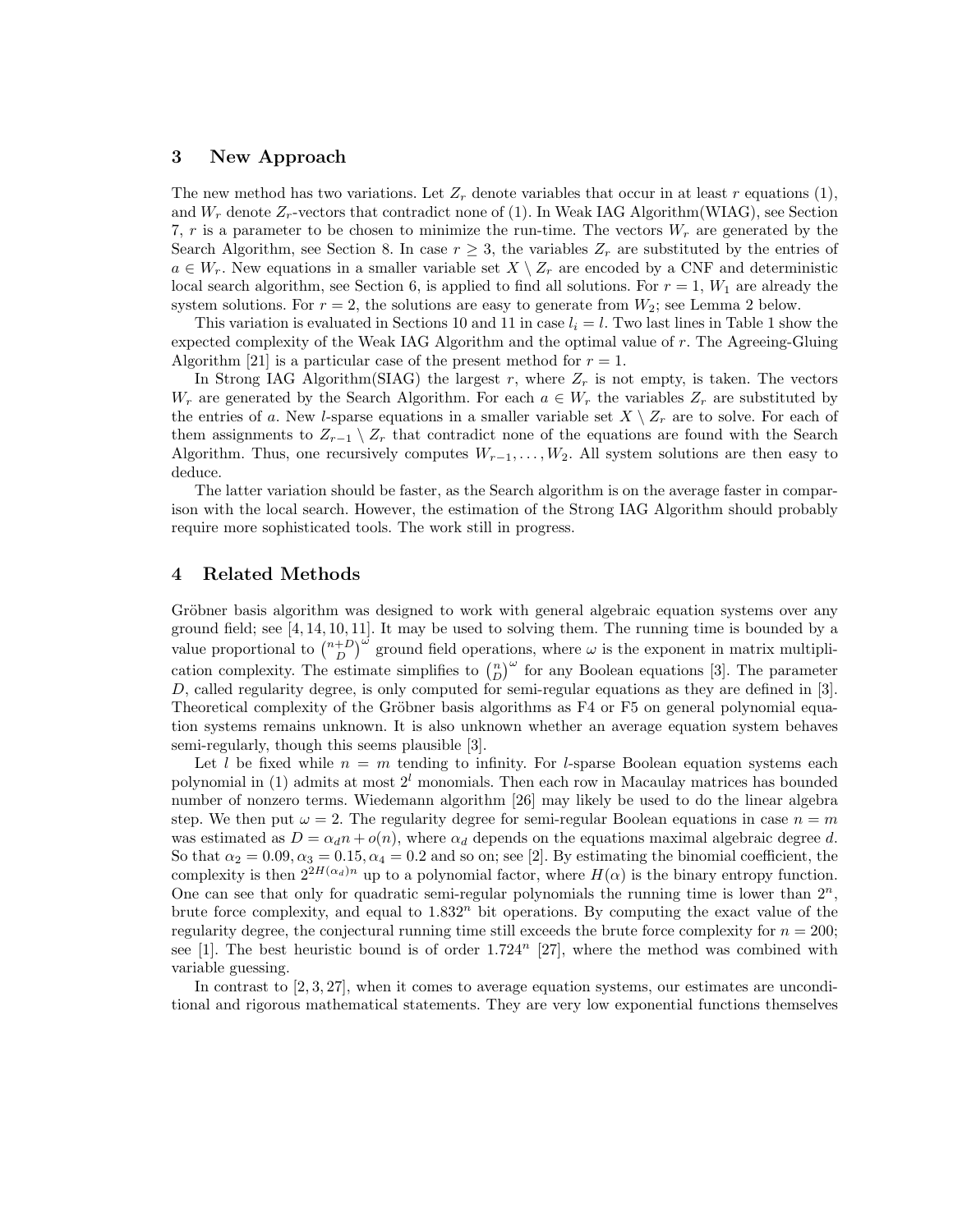even in non-quadratic case; see Table 1. Table 2 presents extended data. It shows  $c_l$  for a larger variety of l, where the expected complexity, computed at  $r = 2$ , on Boolean l-sparse equations is  $c^n_l$  . That compares favorably with the above estimates by Gröbner basis algorithms for quadratic sparse polynomials at least for  $l \leq 19$ .

**Table 2.** IAG Algorithm $(r = 2)$  base constant  $c_l$ ,  $q = 2$  and  $m = n$ .

|  |  |  |  |  |  |  |  | $ l $ 3 4 5 6 7 8 9 10 11 12 3 4 5 7 8 9 |                                                                                                               |
|--|--|--|--|--|--|--|--|------------------------------------------|---------------------------------------------------------------------------------------------------------------|
|  |  |  |  |  |  |  |  |                                          | $ c_1 1.029 1.118 1.191 1.252 1.304 1.347 1.385 1.418 1.448 1.474 1.497 1.518 1.538 1.555 1.571 1.586 1.600 $ |

Sparse equations may be encoded by a CNF formula and solved with a SAT-solving software. The asymptotical complexity of modern SAT-solvers, as MiniSat [9], is unknown, though they may be fast in practice [7, 25] for relatively low parameters.

### 5 Notation, Basic Lemma and Example

Let  $Y \subseteq X$  be a subset of variables. The following statement is the basement for the IAG Algorithm complexity analysis in Section 10.

**Lemma 1.** Let W be the set of Y-vectors consistent with each equation (1). Let  $X_1, X_2, \ldots, X_m$ be fixed and polynomials  $f_1, f_2, \ldots, f_m$  be taken uniformly at random as in Section 1.3. Then the expectation of  $|W|$  is given by

$$
\pmb{E}_{f_1,...,f_m} |W| = q^{|Y|} \ \prod_{i=1}^m \bigg(1 - (1 - \frac{1}{q})^{q^{|X_i \setminus Y|}} \bigg).
$$

*Proof.* Let a be a Y-vector. We compute  $Pr(a \in W)$ , the probability that  $f_i(X_i) = 0, Y = a$  is consistent for all  $i$ . As  $f_i$  are independent,

$$
\mathbf{Pr}(a \in W) = \prod_{i=1}^{m} \mathbf{Pr}(f_i(X_i) = 0, Y = a \text{ consistent}).
$$

Upon fixation  $Y = a$ , the polynomial  $f_i(X_i)$  produces a uniformly random polynomial in variables  $X_i \setminus Y$ . It follows from Lemma 4 that

$$
\mathbf{Pr}(f_i(X_i) = 0, Y = a \text{ consistent}) = 1 - (1 - \frac{1}{q})^{q^{|X_i \setminus Y|}}
$$

and this value doesn't depend on a. So

$$
\mathbf{E}_{f_1,\dots,f_m}|W| = \sum_a \mathbf{Pr}(a \in W) = q^{|Y|}\mathbf{Pr}(a \in W) = q^{|Y|}\prod_{i=1}^m \left(1 - (1 - \frac{1}{q})^{q^{|X_i \setminus Y|}}\right).
$$

That proves the Lemma.  $\Box$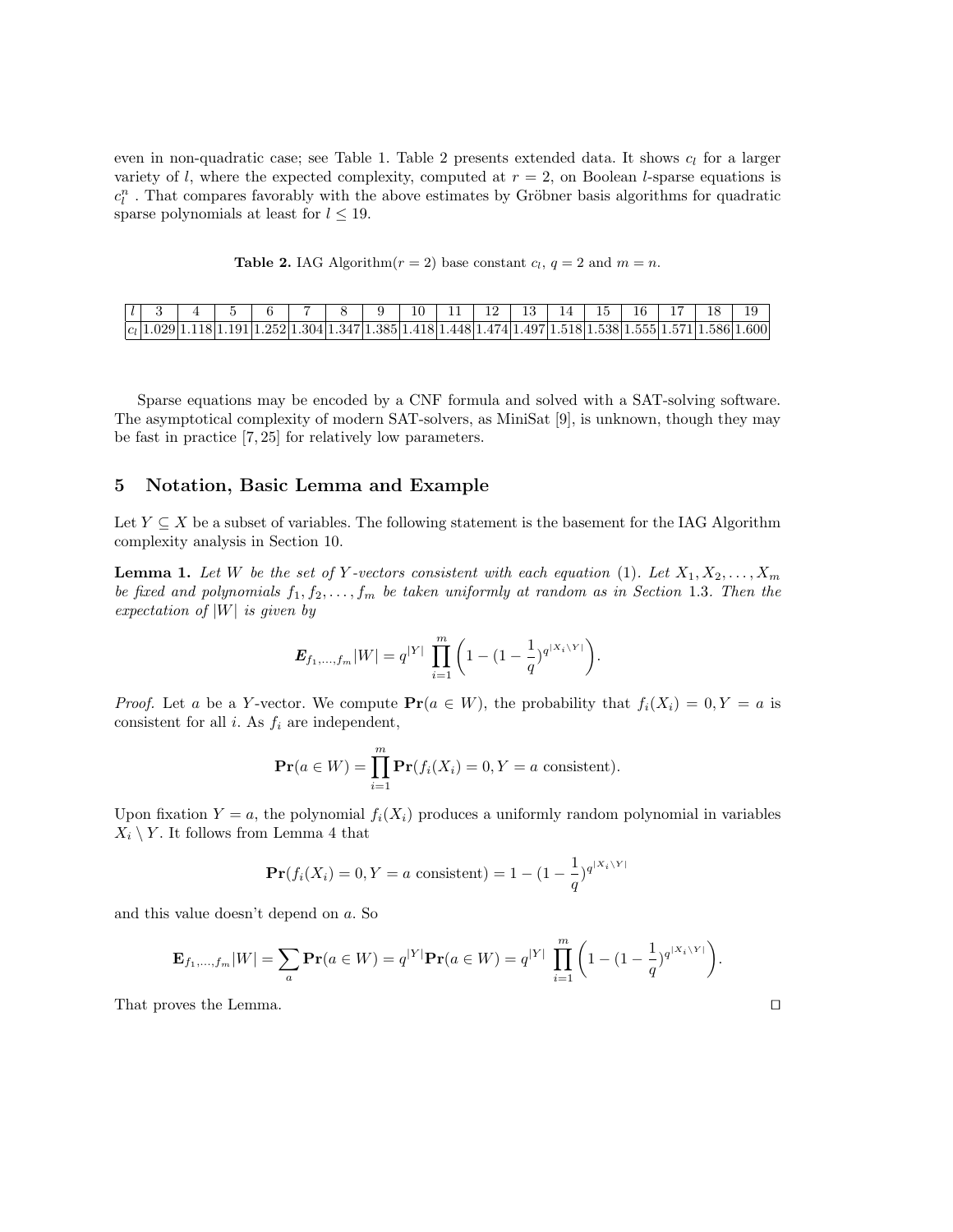According to Section 1.3,  $X_1, X_2, \ldots, X_m$  are random subsets in X. Therefore the full expectation of  $|W|$  is given by

$$
\mathbf{E}|W| = \mathbf{E}_{X_1,\dots,X_m}(\mathbf{E}_{f_1,\dots,f_m}|W|) = \mathbf{E}_{X_1,\dots,X_m}\left(q^{|Y|}\prod_{i=1}^m \left(1 - (1 - \frac{1}{q})^{q^{|X_i \setminus Y|}}\right)\right)
$$
(2)

by Lemma 5 below. The set Y may depend on the subsets  $X_1, X_2, \ldots, X_m$  and therefore be random. Let  $Z_r(k)$  be the set of variables that appear in at least r of  $X_1, \ldots, X_k$  and let  $W_r(k)$  be  $Z_r(k)$ vectors consistent with each equation  $f_i(X_i) = 0$ . We have  $Z_r(r) \subseteq Z_r(r+1) \subseteq \ldots \subseteq Z_r(m) = Z_r$ . The Search Algorithm extends instances  $W_r(k)$  to  $W_r(k+1)$ , where the output is  $W_r = W_r(m)$ . From (2)

$$
\mathbf{E}|W_r(k)| = \mathbf{E}_{X_1,...,X_m} \left( q^{|Z_r(k)|} \prod_{i=1}^m \left( 1 - (1 - \frac{1}{q})^{q^{|X_i \setminus Z_r(k)|}} \right) \right).
$$
 (3)

The maximal of these expectations upper bounds the complexity of first stage of the WIAG Algorithm up to a polynomial factor. It is estimated in Section 10. The second stage complexity for  $r \geq 3$  is similarly estimated in Section 11. Three cases should be studied separately.

**Case**  $r = 1$ . Then  $U_m = W_1$ , all system solutions in variables  $X_1 \cup \ldots \cup X_m$ . Extending  $W_1(k)$  to  $W_1(k+1)$  by walking over a search tree is the Agreeing-Gluing Algorithm [21].

**Case**  $r = 2$ . Remark that variables in different  $X_i \setminus Z_2$  are pairwise different. So every  $a \in W_2$  is extendable to at least one solution of (1). Moreover the following statement holds.

**Lemma 2.** Let  $X_{i_1}, X_{i_2}, \ldots, X_{i_s}$  be all variable sets such that  $X_{i_j} \nsubseteq Z_2$ . After reordering of variables it holds that

$$
U_m = \bigcup_{a \in W_2} \{a\} \times V_{i_1}(a) \times V_{i_2}(a) \dots \times V_{i_s}(a),
$$
 (4)

where  $V_i(a)$  are all projections to  $X_i \setminus Z_2$  of the  $F_q$ -solutions to  $f_i(X_i) = 0, Z_2 = a$ .

Example. Let the system of three Boolean equations be given with their local solutions:

|                   | $x_1 x_2 x_3$                                               |       | $x_3 x_4 x_5$                                                                                                    | $x_5 x_6 x_7$ |                                                        |               |
|-------------------|-------------------------------------------------------------|-------|------------------------------------------------------------------------------------------------------------------|---------------|--------------------------------------------------------|---------------|
|                   | $0\vert 0\vert 1$                                           | 0 0 0 |                                                                                                                  |               | $\boxed{0}$ $\boxed{0}$ $\boxed{0}$                    |               |
| $1 \mid 0 \mid 0$ |                                                             |       | $1 0 1$ ,                                                                                                        |               |                                                        | $0   1   1$ . |
|                   |                                                             |       |                                                                                                                  |               |                                                        |               |
|                   | $\begin{array}{c c c}\n1 & 1 & 1 \\ 1 & 0 & 1\n\end{array}$ |       | $\begin{bmatrix} 1 \\ 0 \end{bmatrix} \begin{bmatrix} 1 \\ 0 \end{bmatrix} \begin{bmatrix} 1 \\ 1 \end{bmatrix}$ |               | $\begin{bmatrix} 1 & 1 & 0 \\ 1 & 0 & 1 \end{bmatrix}$ |               |

We see  $Z_2(2) = \{x_3\}$  and  $W_2(2) = \{0, 1\}$ , so  $Z_2(3) = \{x_3, x_5\}$  and  $W_2(3) = \{00, 01, 11\}$ . The directed products (4) are:

|              |  |  | $\begin{array}{c cccc}\nx_3 & x_5 & x_1 & x_2 & x_4 & x_6 & x_7 \\ \hline\n0 & 0 & 1 & 0 & \times & 0 & \times & 0 & 0\n\end{array}$ |  |  |
|--------------|--|--|--------------------------------------------------------------------------------------------------------------------------------------|--|--|
|              |  |  |                                                                                                                                      |  |  |
|              |  |  | $\overline{0}$ 1 1 $\overline{0}$ $\times$ 0 $\times$ 1 $\overline{0}$                                                               |  |  |
|              |  |  |                                                                                                                                      |  |  |
| $\mathbf{1}$ |  |  |                                                                                                                                      |  |  |
|              |  |  | $1\begin{pmatrix} 0 & 0 \times 0 \times 1 & 0 \\ 1 & 1 & 1 & 0 \end{pmatrix}$                                                        |  |  |
|              |  |  |                                                                                                                                      |  |  |

So 16 solutions to the system are represented by three strings: 00, and 01, and 11 related to variables  $x_3, x_5.$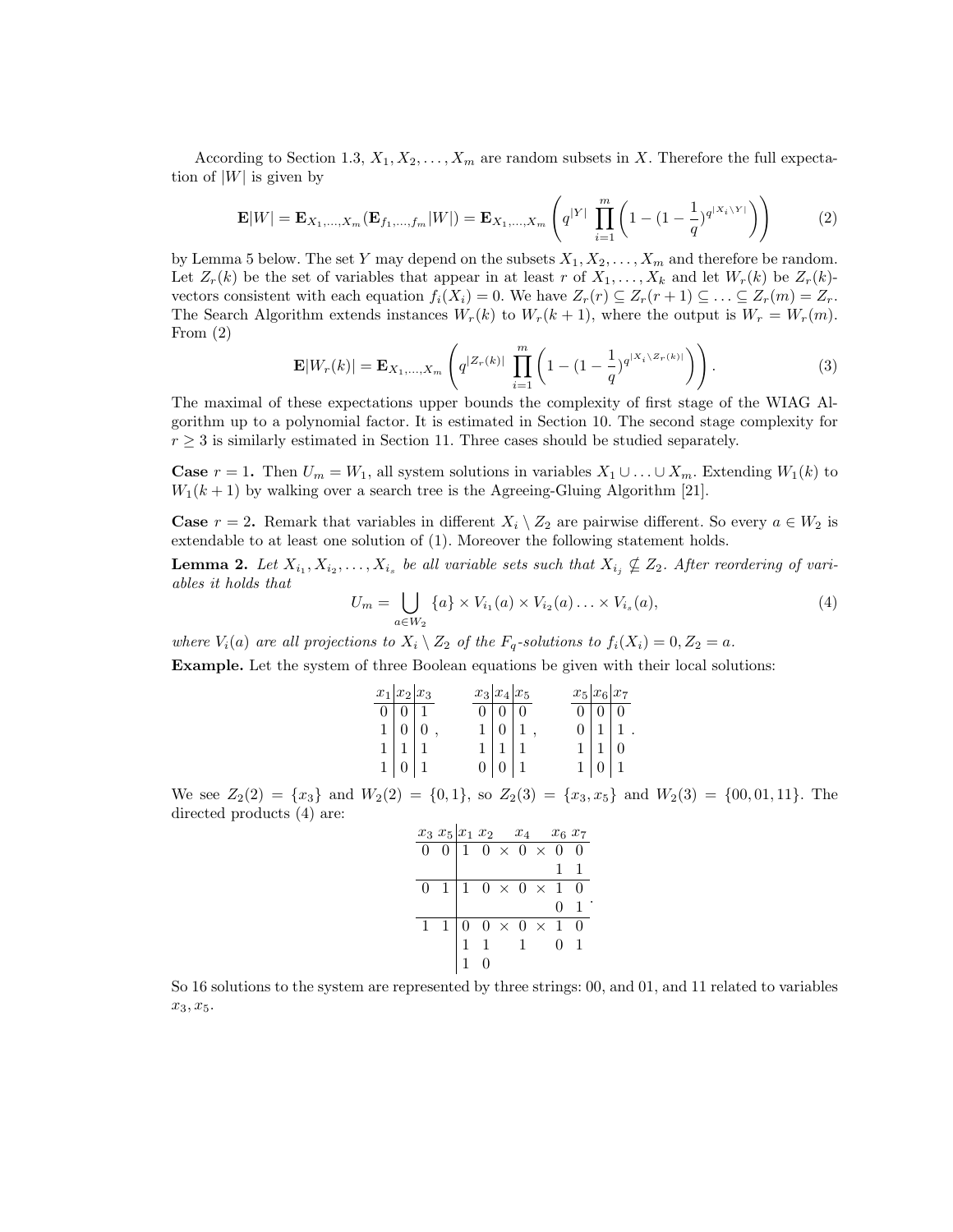**Case**  $r \geq 3$ . The Search Algorithm returns some  $a \in W_r$ . The variables  $Z_r$  are substituted by the entries of a. The problem is represented by a k-CNF with  $k = \lceil \log_2 q \rceil l$  and in  $n_1 = \lceil \log_2 q \rceil |X \setminus Z_r|$ Boolean variables. Local search algorithm, described in [8], is used to find all solutions. In worst case, that takes  $O((N+1)(2-\frac{2}{k+1})^{n_1})$  bit operations up to a polynomial factor to find all N solutions; see Section 6.

## 6 k-CNF and Local Search

Conjunctive normal form(CNF for short) is a conjunction of disjunctions as  $x_{i_1}^{(c_1)} \vee \ldots \vee x_{i_k}^{(c_k)}$  called clauses, where  $x^{(0)} = x$  and  $x^{(1)} = \bar{x}$ . The disjunction terms x and  $\bar{x}$  are called literals. If the length of each clause in a CNF is at most k, then it is called k-CNF. Let  $q = 2$ , and  $f(x_1, \ldots, x_l) = 0$  be any Boolean equation in  $l$  Boolean variables. Let

$$
(a_{11},\ldots,a_{1l}),\ldots,(a_{s1},\ldots,a_{sl})
$$

be all binary strings such that  $f(a_{i1}, \ldots, a_{il}) = 1$ .

**Lemma 3.** Binary string  $(b_1, \ldots, b_l)$  is a solution to  $f(x_1, \ldots, x_l) = 0$  iff it is a satisfying assignment for the CNF

$$
F_f = (x_1^{(a_{11})} \vee \ldots \vee x_l^{(a_{1l})}) \wedge \ldots \wedge (x_1^{(a_{s1})} \vee \ldots \vee x_l^{(a_{sl})}).
$$

If all equations (1) are Boolean, one constructs l-CNF in n variables as  $F = \bigwedge_i F_{f_i}$ . Binary string  $(b_1, \ldots, b_n)$  is a solution to (1) iff it is a satisfying assignment for F.

Generally, elements  $a \in F_q$  may be encoded with the numbers  $0, \ldots, q-1$ . Every variable x in  $F_q$  is written with  $r = \lceil \log_2 q \rceil$  Boolean variables  $y_{r-1}, \ldots, y_0$ , such that  $x = a$  iff  $(y_{r-1}, \ldots, y_0)$  $(b_{r-1},...,b_0)$ , where  $b_i \in \{0,1\}$  and  $a = b_{r-1}2^{r-1} + ... + b_0$ . So  $F_q$ -solutions to  $f(x_1,...,x_l) = 0$ are written as binary lr-strings.

As in Lemma 3, for the set of binary lr-strings complimentary to those solutions one constructs a k-CNF in  $k = lr$  variables. We do that for each equation in (1). Resulting k-CNF in  $n_1 = nr$ variables is a conjunction of them. Solving (1) is equivalent to finding satisfying assignments to that CNF and therefore is NP-hard as it is polynomially equivalent to a k-SAT problem.

Local search is designed to solve satisfiability problems; see [16, 19]. Given a k-CNF in n variables, guess an initial assignment to all variables. Repeat  $3n$  times: if the formula is satisfied, then terminate; let there be some clause not being satisfied by the current assignment, then pick one of its literals uniformly at random and flip its value in the current assignment. The probability of finding a satisfying assignment is at least  $\frac{2}{3}(\frac{k}{2(k-1)})^n$ ; see [19], and the expected number of this procedure repetitions before the satisfying assignment if found is  $(2-\frac{2}{k})^n$  up to a polynomial factor.

A deterministic version is described in [8]. Within  $\text{poly}(n)(2-\frac{2^{\degree}}{k+1})^n$  operations the algorithm finds a satisfying assignments or returns the CNF is unsatisfiable. Therefore local search may be used to compute all N solutions in time at most  $(N+1)(2-\frac{2}{k+1})^n$  up to a polynomial factor.

## 7 Weak IAG Algorithm

Let  $r \geq 1$  be such that  $Z_r \neq \emptyset$ . The sequence of subsets  $Z_r(r) \subseteq Z_r(r+1) \subseteq \ldots \subseteq Z_r(m) = Z_r$ defines a rooted search tree. The tree has at most  $m - r + 2$  levels numbered  $0, r, r + 1, \ldots, m$ . The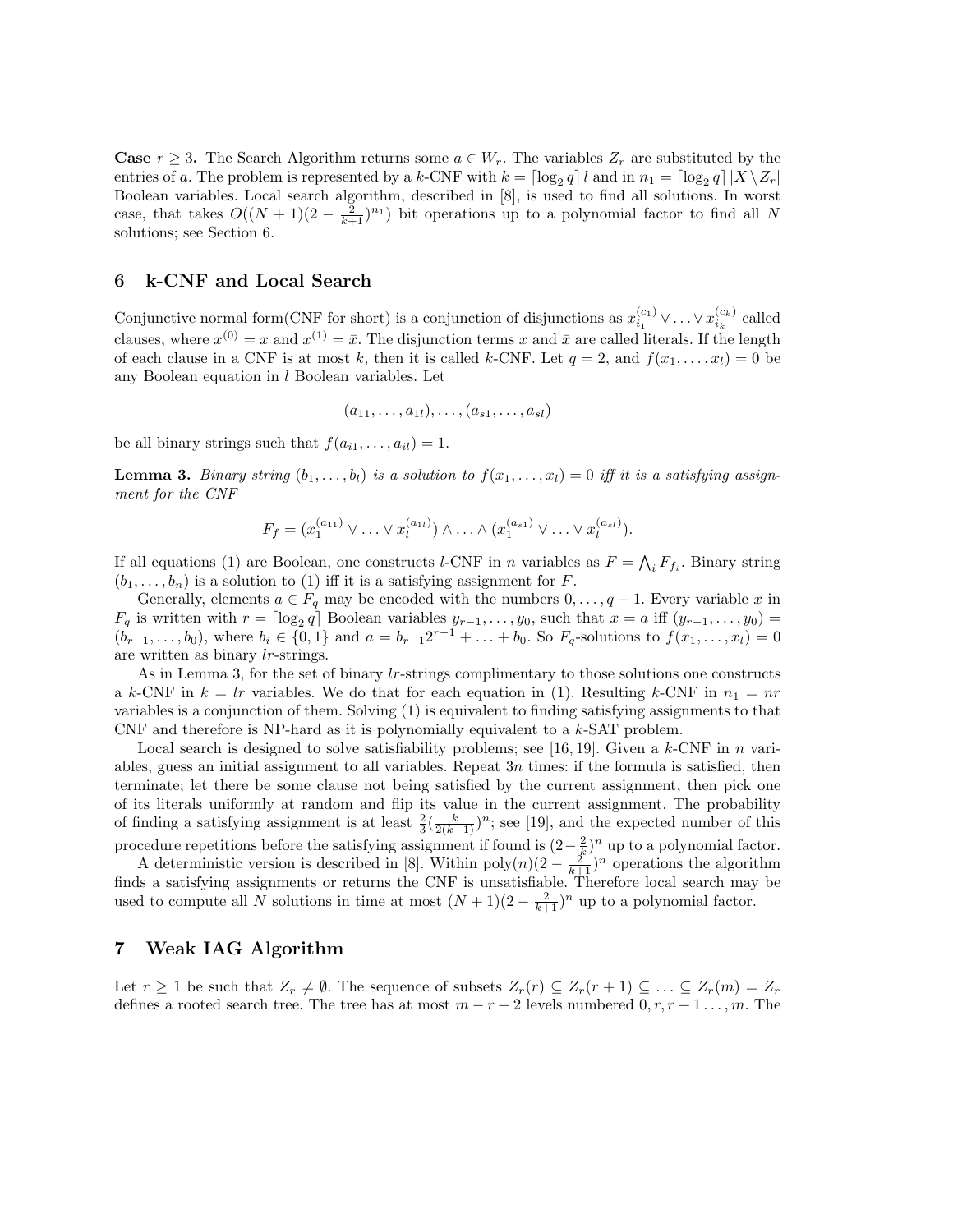root at level 0 is labeled by  $\emptyset$ . Vertices at level  $k \geq r$  are labeled by  $\emptyset$  if  $Z_r(k) = \emptyset$  and by vectors  $W_r(k)$  if this set is not empty. If  $W_r(k) = \emptyset$ , then there is no any vertices at level k, so the whole system of equations is inconsistent.

Let  $a \in W_r(k)$  be a level k vertex label. It is connected to a level  $k+1$  vertex labeled by  $b \in W_r(k+1)$  whenever a is a sub-vector of b. Remark that  $Z_r(k) \subseteq Z_r(k+1)$ .

The search tree for the example system is presented in Fig. 1, where  $r = 2$ . Level 2 vertices are labeled by  $W_2(2) = \{0, 1\}$ , vectors in variables  $Z_2(2) = \{x_3\}$ . The vertices at level 3 are labeled by  $W_2(3) = \{00, 01, 11\}$ , vectors in variables  $Z_2(3) = \{x_3, x_5\}$ . We now describe the Algorithm. More formal description of its first stage is in the next Section.

- **Stage 1( Search Algorithm)** It starts at the root. Let the Algorithm be at a level k vertex labeled a. If  $k = 0$ , then we extend a to all possible  $Z_r(r)$ -vectors. If  $k \geq r$ , then we extend a to  $Z_r(k+1)$ -vectors by trying all possible assignments to variables  $Z_r(k+1) \setminus Z_r(k)$ .
	- Let b be one such extension. If  $Z_r(k+1) = b$  (or  $Z_r(r) = b$  if  $k = 0$ ) is consistent with every equation in (1), then  $b \in W_r(k+1)$ . Return b if  $k+1 = m$ . The Algorithm walks to the vertex labeled b. Otherwise, another assignment is taken to extend  $a$ . If all the assignments are exhausted and  $k = 0$ , then stop. If  $k > 0$ , then the Algorithm backtracks to the level  $k - 1$ . This stage output is  $W_r = W_r(m)$ . If no vertex at level m is hit, then the system has no solution.
- **Stage 2** Let the Algorithm achieve a vertex at level m labeled by  $a \in W_r$ . If  $r = 1$ , then a is a system solution. If  $r = 2$ , then the system solutions are deduced with (4). If  $r \geq 3$ , a system of l-sparse equations in variables  $X \setminus Z_r$  after substituting  $Z_r$  by constants a is solved with deterministic local search; see Section 6.



Fig. 1. The search tree.

Remark that instead of all possible assignments to variables  $Z_r(k+1) \setminus Z_r(k)$  one may only take the projections of local solutions  $f_{k+1}(X_{k+1}) = 0$  to those variables. That slightly accelerates the first stage.

**Theorem 1.** Let  $N$  be the number of the system solutions.

1. The complexity of the first stage is  $O(m + m \sum_{k=r}^{m} |W_r(k)|)$  bit operations. If  $r = 1$ , then this is the Algorithm's run-time. If  $r = 2$ , then the Algorithm run-time is the sum of the first stage complexity and  $O(N)$ .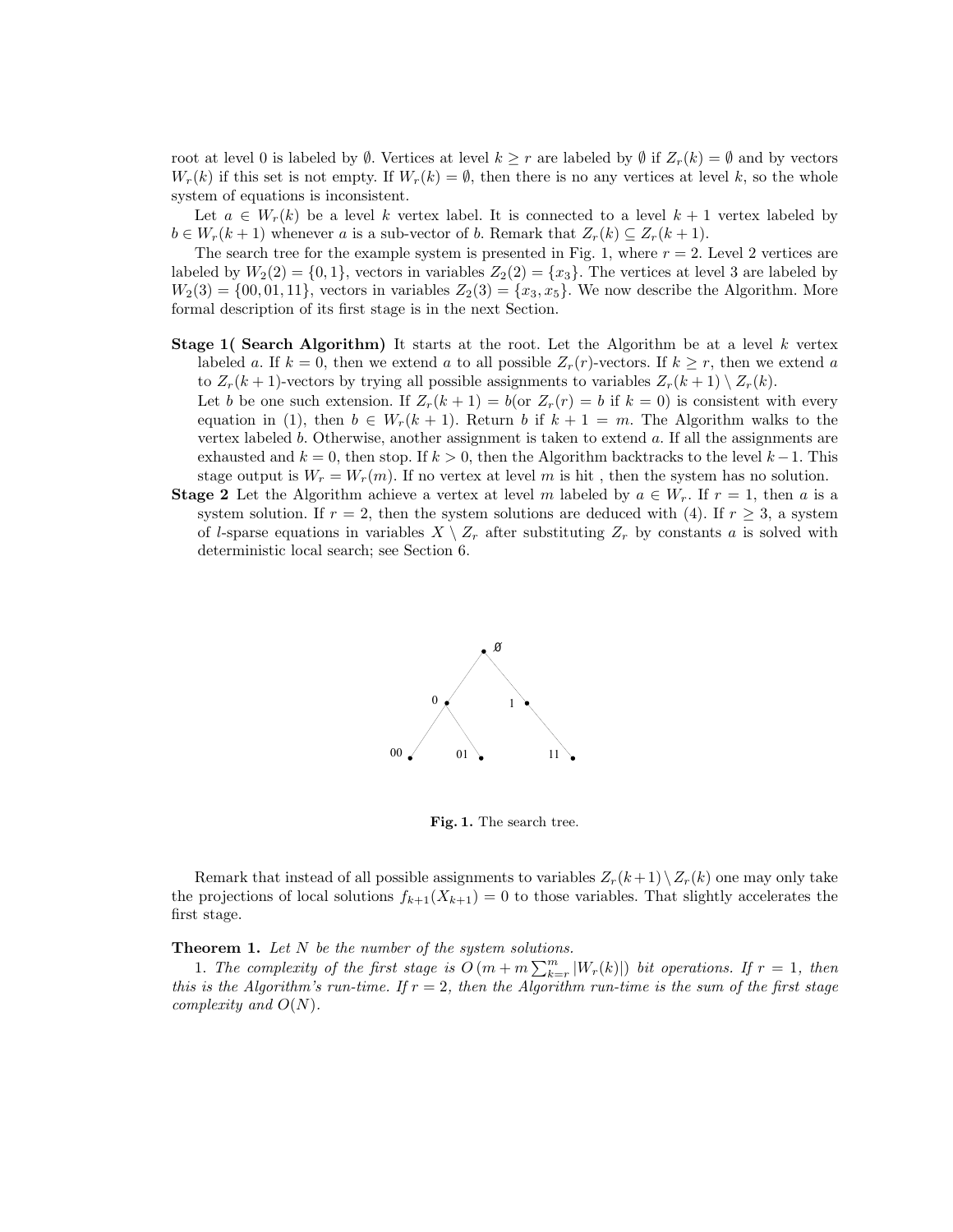2. The complexity of the second stage is at most  $(N + |W_r|)$   $c^{n-|Z_r|}$  bit operations up to a polynomial factor, where  $c = (2 - \frac{2}{l \lceil \log_2 q \rceil + 1})^{\lceil \log_2 q \rceil}$ . If  $r \geq 3$ , then the Algorithm run-time is the sum of its stages complexities.

Proof. The complexity of the first stage is

$$
mq^{|Z_r(r)|} + m \sum_{k=r}^{m-1} |W_r(k)| q^{|Z_r(k+1)\setminus Z_r(k)|}
$$

decisions whether  $f_i(X_i) = 0, Y = b$  is consistent for some Y. The latter costs  $O(1)$  bit operations. Because  $|Z_r(r)|$  and  $|Z_r(k+1) \setminus Z_r(k)|$  are at most l, the first statement is then true.

Let  $a \in W_r$  and  $N_a$  be the number of the system solutions after the variables  $Z_r$  being substituted by the entries of a. The complexity of the second stage is

$$
\sum_{a \in W_r} (N_a + 1)c^{n-|Z_r|} = (N + |W_r|) c^{n-|Z_r|}
$$

bit operations up to a polynomial factor. That implies the second statement.  $\Box$ 

We realize that  $\mathbf{E} N = q^{n-m}$  as  $\mathbf{E}_{f_1,...,f_m} N = q^{n-m}$  for any fixed variable sets  $X_i$ . Under the probabilistic model the values  $|W_r(k)|$  are random. The expected complexity of the first stage(and of the whole algorithm for  $r = 1, 2$ ) is proportional to  $m + m^2 \max_k \mathbf{E}[W_r(k)]$ , where  $\mathbf{E}[W_r(k)]$  is represented by (3) and estimated in Section 10. For the second stage complexity we have

$$
\mathbf{E}(N+|W_r|) c^{n-|Z_r|} = \mathbf{E} q^{n-m} c^{n-|Z_r|} + \mathbf{E} |W_r| c^{n-|Z_r|}.
$$

The expectations of  $q^{n-m}c^{n-|Z_r|}$  and  $|W_r|c^{n-|Z_r|}$  are estimated in Section 11, where the latter may be shown dominates the sum.

For a range of r the estimates are computed with an optimization software like MAPLE; see [15]. One then finds r to minimize the running time expectation. Remark that the computation does not depend on n.

## 8 General Search Algorithm

Given  $Y \subseteq X$ , this general Algorithm finds all Y-vectors over  $F_q$  that consistent with each of (1). A subset sequence  $Y_1 \subseteq Y_2 \subseteq \ldots \subseteq Y_s = Y$  is taken. That defines a search tree. The root is labeled by  $\emptyset$ , the vertices at levels  $1 \leq k \leq s$  are labeled by  $Y_k$ -vectors that do not contradict any of (1). We denote them  $W(k)$ . Vertices a and b at subsequent levels are connected if a is a sub-vector of b. The algorithm walks with backtracking throughout the tree by constructing instances  $W(k)$ . There are  $q^{|Y_{k+1}\setminus Y_k|}$  extensions to any of  $W(k)$ . Each of them should be checked for consistency with m equations. We represent the Algorithm with a pseudocode. Let, by agreement,  $Y_0 = \emptyset$  and  $Y_0$ -vector  $a = \emptyset$  is consistent with every equation (1). The extension to  $a = \emptyset$  with an assignment c to some variables is c.

Procedure  $\text{EXTEND}(k, a)$ . **input:**  $0 \leq k \leq s-1$  and a  $Y_k$ -vector a consistent with each of (1). **output:** all Y-vectors, extensions to a and consistent with each of  $(1)$ .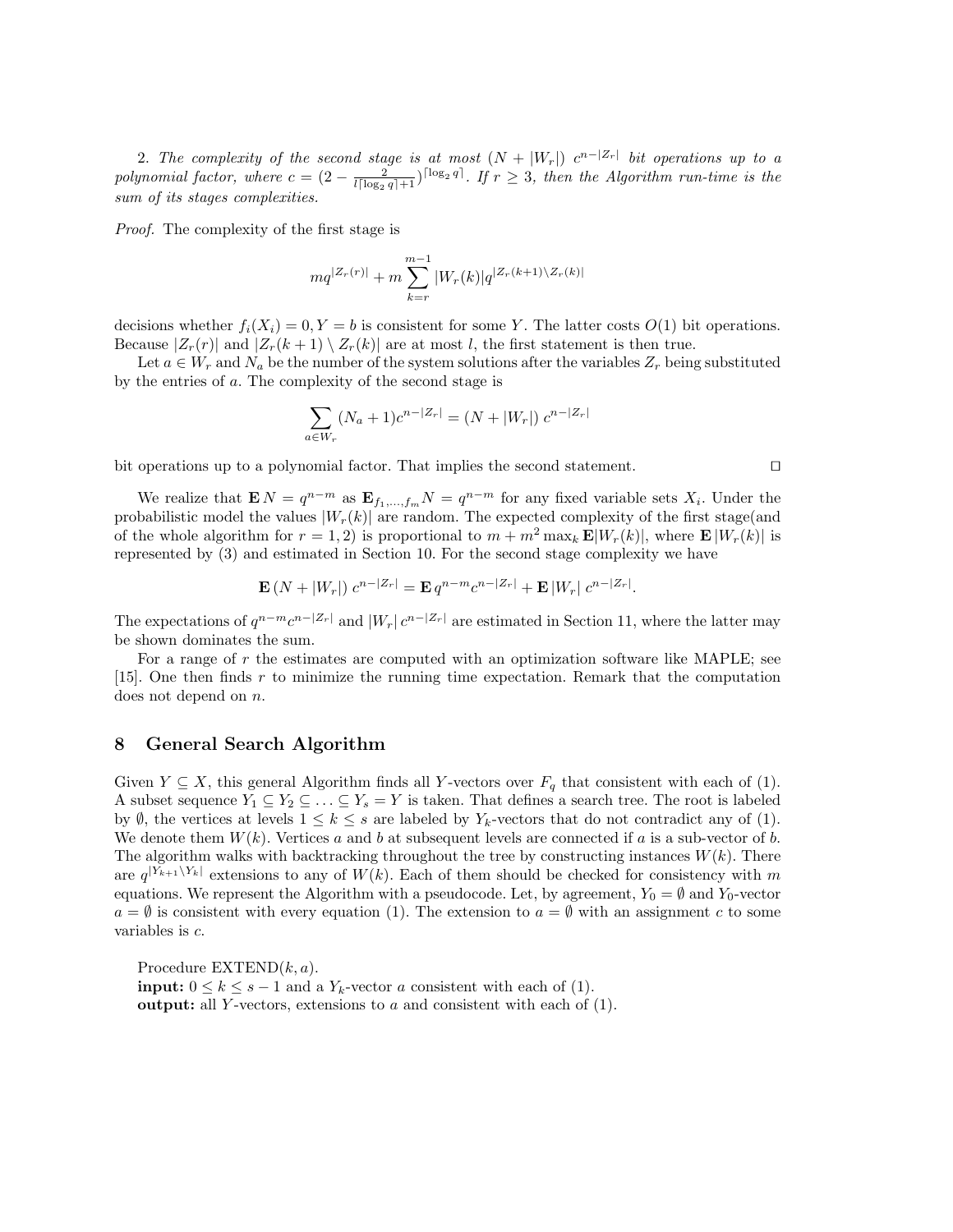- 1. for every assignment to variables  $Y_{k+1} \setminus Y_k$  do
- 2. extend a to a  $Y_{k+1}$ -vector b. Let b be consistent with every equation in (1). If  $k+1 < s$ , then call recursively EXTEND(k+1,b). If  $k + 1 = s$ , then return b. If b is inconsistent with at least one equation, then take another assignment.
- 3. If all assignment are exhausted and  $k = 0$ , then stop. If  $k > 1$ , then return.

The Search Algorithm is  $\text{EXTEND}(0, \emptyset)$  and its running time is proportional to

$$
m(q^{|Y_1|}+|W(1)|q^{|Y_2\setminus Y_1|}+|W(2)|q^{|Y_3\setminus Y_2|}+\ldots+|W(s-1)|q^{|Y_s\setminus Y_{s-1}|})
$$

operations. A sequence of subsets that minimizes the running time may be taken. How to do that is generally an interesting open problem. In IAG Algorithms the sequence is  $Z_r(r) \subseteq Z_r(r+1) \subseteq$  $\ldots \subseteq Z_r(m) = Z_r.$ 

To save time and memory, one may solve the decision problems in advance and keep the tracks. For each equation one keeps the decision( 1 or 0) on whether  $f_i(X_i) = 0, X_i \cap Y_k = a$  is consistent, where a has  $q^{|X_i \cap Y_k|}$  possible values and  $k = 1, \ldots, s$ . As there are at most l different  $X_i \cap Y_k$ , then that requires at most  $q^{l} + q^{l-1} + \ldots + q$  bits of memory. It is not necessary to keep any local solutions.

In practice, one may want to find weather a  $Y_k$ -vector a contradicts the whole system (1) but not only each of the equations taken separately. One then runs the Agreeing Algorithm [18, 24] after the variables  $Y_k$  get substituted by constants a. Even if no contradiction is found, one may learn values of some new variables. That improves the method efficiency. However such a variation seems difficult to evaluate.

### 9 Tools

In this Section we collect miscellaneous auxiliary statements.

Let H be the set of all polynomials over  $F_q$  in  $l \geq 1$  variables, whose degree in each of its variables is at most  $q-1$ . Let  $H_1$  be the subset of polynomials  $f \in H$ , where the equation  $f = 0$ has no solutions over  $F_q$ .

**Lemma 4.** Every polynomial  $f \in H$  defines a mapping  $f : F_q^l \to F_q$  and vice versa. That is a one-to-one correspondence. So  $|H| = q^{q^l}$  and  $|H_1| = (q-1)^{q^l}$ .

*Proof.* The number of polynomials in H and the number of mappings  $F_q^l \to F_q$  is  $q^{q^l}$ . One proves if a polynomial  $f \in H$  defines an identically zero mapping, then all its coefficients are 0. Really,  $f(x_1, x_2, \ldots, x_l) = f_{q-1}x_1^{q-1} + \ldots + f_1x_1 + f_0$ , where  $f_i$  are polynomials of degree at most  $q-1$  in each of  $x_2, \ldots, x_l$ , they are constants if  $l = 1$ . Let f be 0 on  $F_q^l$ . After fixation of  $x_2, \ldots, x_l$  by any constants in  $F_q$ , we get a polynomial in  $x_1$  which is 0 on  $F_q$ . Therefore, its coefficients are zeros as, otherwise, it can not have more than  $q-1$  different roots. That proves the statement for  $l=1$ . If  $l > 1$ , then for the same reason the polynomials  $f_i$  are 0 on  $F_q^{l-1}$  and by induction they all have zero coefficients. We conclude  $f$  has zero coefficients.

If  $f_1, f_2 \in H$  define the same mapping, then  $f_1 - f_2$  defines an identically zero mapping and, therefore,  $f_1 = f_2$ . That proves the above correspondence is one-to-one. The polynomials from  $H_1$ correspond to the mappings without zero-values. Their number is  $(q-1)^{q^l}$ . The contract of  $\Box$ 

Let  $\eta = \eta(x, y)$  be any variable that depends on two independent random variables x and y with finite number of values. Then  $\mathbf{E}_y \eta$  denotes the expectation of  $\eta$ , where y is generated to its initial distribution. So  $\mathbf{E}_y \eta$  is a function in x.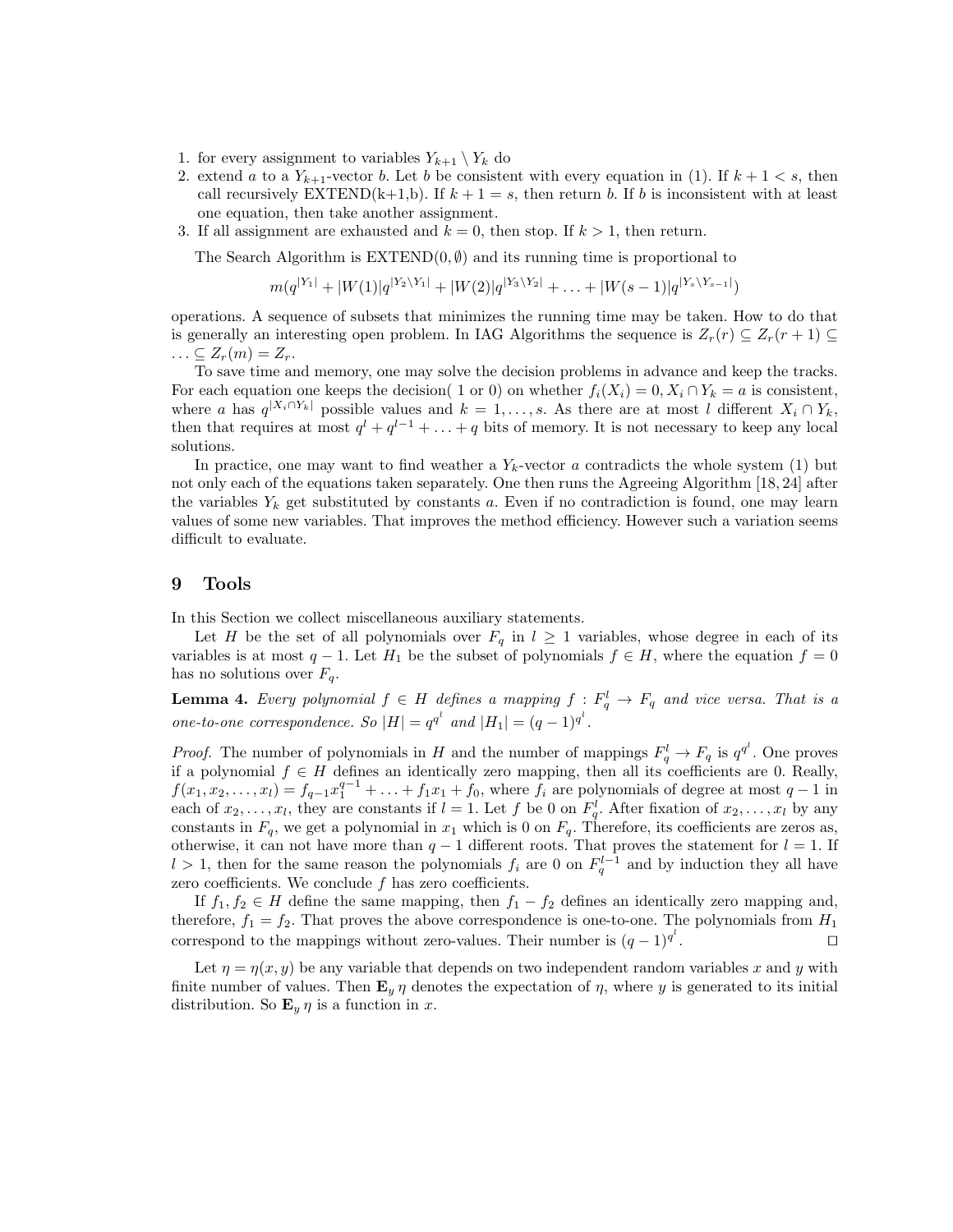**Lemma 5.** [21] For the full expectation of  $\eta = \eta(x, y)$  we have

$$
\boldsymbol{E}_{x,y}\,\eta=\boldsymbol{E}_x(\boldsymbol{E}_y(\eta)).
$$

Random Allocations Theory studies random allocations of particles(balls, shots) into boxes, see [13]. Let k complexes of particles be independently and uniformly allocated into  $n \leq 1$  boxes,  $l_i \leq n$ particles at the *i*-th allocation. This means that at the *i*-th allocation any  $l_i$  boxes are occupied with the equal probability  $\binom{n}{i}$ -1. This is how variable sets  $X_1, \ldots, X_m$  are generated according to Section 1.3. We will need to upper bound the probability of several events defined by such allocations. There is some useful theory in [13] developed mostly for allocations of particles one after the other, that is by complexes of size 1. The following Lemma relates the probability of the same event under the two types of allocation.

Let  $\nu_1, \ldots, \nu_n$  be the string of box frequencies, that is  $\nu_i$  is the number of particles in the *i*-th box. Let  $A = A(\nu_1, \ldots, \nu_n)$  be any event depending on  $\nu_i$ . Let also  $\Pr(A | l_1, \ldots, l_k)$  denote the probability of the event A under the allocation by complexes of  $l_1, \ldots, l_k$  particles.

#### Lemma 6.

$$
\Pr(A| l_1,\ldots,l_k) \leq \frac{\Pr(A| 1,\ldots,1)}{\prod_{i=1}^k (1-1/n)\ldots(1-(l_i-1)/n)},
$$

where  $Pr(A | 1, ..., 1)$  is the probability of A under  $L = l_1 + ... + l_k$  particles are allocated one after the other.

*Proof.* Let L particles be independently and uniformly allocated into n boxes one after the other. Let B denote the event that the first  $l_1$  particles were allocated into different boxes, the following  $l_2$  were allocated into different boxes and etc, until the last  $l_k$  particles were allocated into different boxes. In other words, the event B occurs if the particles are allocated by complexes of size  $l_1, l_2, \ldots, l_k$ . Then  $Pr(B) = \prod_{i=1}^{k} (1 - 1/n) \dots (1 - (l_i - 1)/n)$  as the particles were allocated independently. By the complete probability formula we get

$$
\mathbf{Pr}(A|1,\ldots,1) = \mathbf{Pr}(B)\,\mathbf{Pr}(A|\,B) + \mathbf{Pr}(\bar{B})\,\mathbf{Pr}(A|\,\bar{B})
$$
  
\n
$$
\geq \mathbf{Pr}(B)\,\mathbf{Pr}(A|\,B) = \mathbf{Pr}(B)\,\mathbf{Pr}(A|\,l_1,\ldots,l_k)
$$

as  $Pr(A|B) = Pr(A|l_1, \ldots, l_k)$ . That proves the Lemma.  $\square$ 

Let  $f(z) = \sum_{k=0}^{\infty} a_k z^k$ , where real  $a_k \geq 0$ , be a non-zero analytic function. We denote  $f^n$ P  $f(z) = \sum_{k=0}^{\infty} a_k z^k$ , where real  $a_k \ge 0$ , be a non-zero analytic function. We denote  $f^{(n)}(z) = \sum_{k=0}^{\infty} a_{n,k} z^k$  for any natural n.

**Lemma 7.** 1. For any real  $z > 0$ 

$$
a_{n,k} \le \frac{f^n(z)}{z^k} = e^{n \ln f(z) - k \ln z}.
$$
\n<sup>(5)</sup>

2. Let  $a_i, a_j > 0$  for some  $i \neq j$ . Then at any real  $z > 0$  the derivative of  $\frac{zf'(z)}{f(z)}$  $\frac{f(z)}{f(z)}$  is positive.

*Proof.* The expansion of  $f^n$  has only nonnegative coefficients, so  $a_{n,k} z^k \leq f^n(z)$ . That proves the first statement. To prove the second statement one represents

$$
\left(\frac{zf'}{f}\right)' = \frac{zf''f - zf'^2 + f'f}{f^2} = \frac{\sum_{l=0}^{\infty} b_l z^l}{f^2},
$$

where  $b_u = \sum_{k=0}^{u} (u - k + 1)(u - 2k + 1)a_k a_{u-k+1} = \sum_{k=0}^{\lfloor \frac{u+1}{2} \rfloor} (u - 2k + 1)^2 a_k a_{u-k+1}$ . Therefore  $b_{i+j-1} > 0$ . That proves the statement.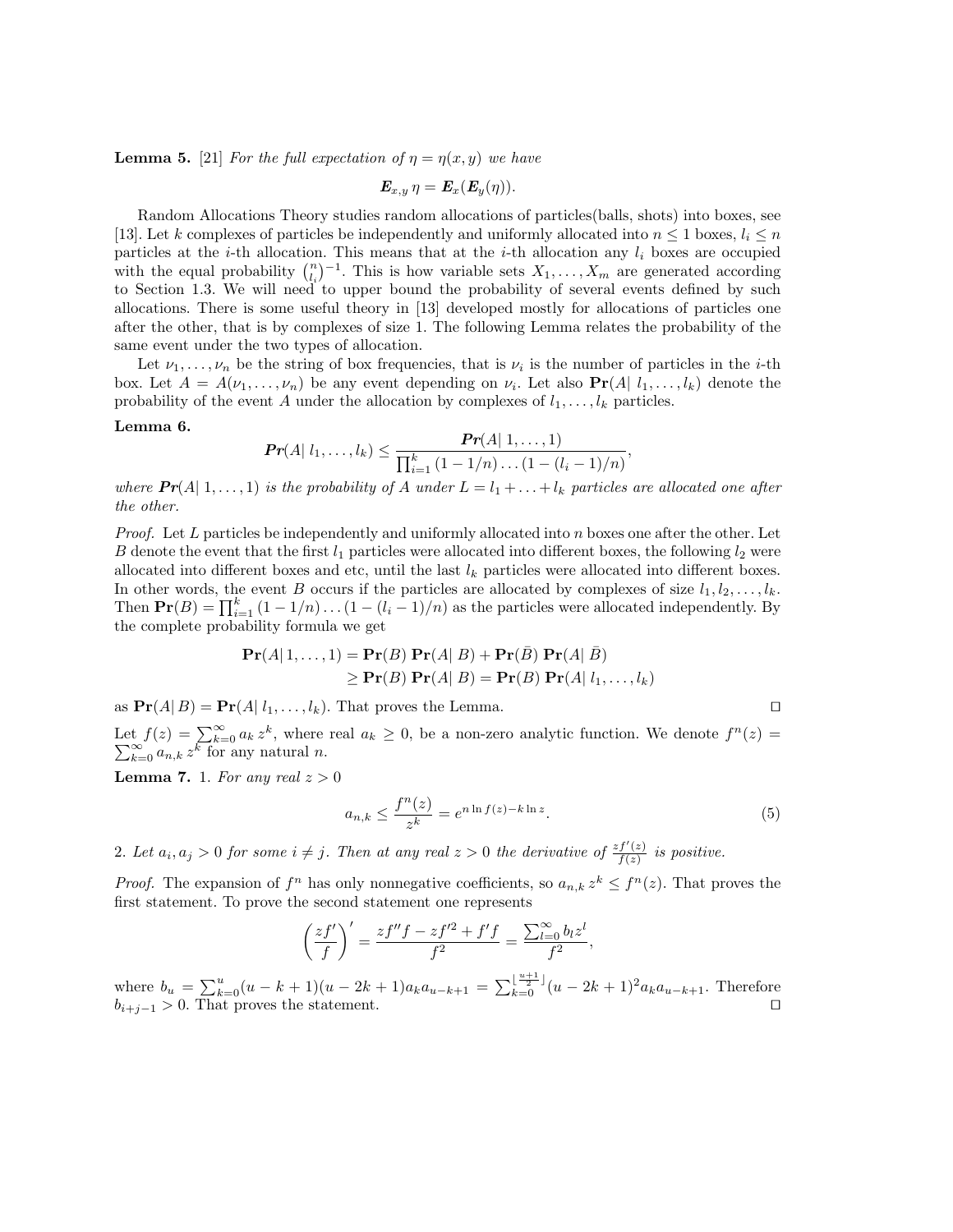To minimize the bound (5) one may take a positive root  $z_0$  to  $(n \ln f(z) - k \ln z)' = 0$  or, equivalently,

$$
n\frac{zf'(z)}{f(z)} = k.
$$

if there exist any. In case there is only one root, the Lemma estimate is proportional to the main term of the asymptotic expansion for  $a_{n,k}$  with the saddle point method as n and k tend to infinity; see [5]. Lemma 7 estimate is then asymptotically close to the real value of  $a_{n,k}$ . We use rather (5) than the saddle point method in Lemmas 8, 9 and 13.

Let  $\mu_r = \mu_r(t,n)$  be the number of boxes with just r particle after uniform allocation of t particles into n boxes one after the other. Let  $\mu'_r(l_1,\ldots,l_k,n)$  be the number of boxes with just r particle after uniform allocation of k complexes by  $l_1, \ldots, l_k$  particles into n boxes. The probability of some events related to  $\mu'_r$  is required in what follows. We here estimate the probability of them for the allocation of particles one after the other, that is in case of variables  $\mu_r$ . Then Lemma 6 is used in Section 10.

Let  $\mathbf{E}(x_1^{\mu_{r_1}} \dots x_s^{\mu_{r_s}})$  be the expectation of the random variable  $x_1^{\mu_{r_1}} \dots x_s^{\mu_{r_s}}$ , where  $x_1, \dots, x_s$ are any variables. By definition,

$$
\mathbf{E}(x_1^{\mu_{r_1}}\dots x_s^{\mu_{r_s}})=\sum_{k_1,\dots,k_s}\mathbf{Pr}(\mu_{r_1}=k_1,\dots,\mu_{r_s}=k_s)\;x_1^{k_1}\dots x_s^{k_s}
$$

Theorem 2 in Chapter 2, Section 1 of [13] states

$$
\sum_{t=0}^{\infty} \frac{n^t \, z^t}{t!} \mathbf{E} \left( x_1^{\mu_{r_1}} \dots x_s^{\mu_{r_s}} \right) = \left( e^z + \frac{z^{r_1}}{r_1!} (x_1 - 1) + \dots + \frac{z^{r_s}}{r_s!} (x_s - 1) \right)^n. \tag{6}
$$

In particular, we get

$$
\sum_{t=0}^{\infty} \frac{n^t \, z^t}{t!} \mathbf{E} \left( x_0^{\mu_0} \dots x_{r-1}^{\mu_{r-1}} \right) = \left( e^z + (x_0 - 1) + \dots + \frac{z^{r-1}}{(r-1)!} \left( x_{r-1} - 1 \right) \right)^n.
$$

We there put  $x_0 = \ldots = x_{r-1} = 0$  and get

$$
\left(e^{z}-1-z\ldots-\frac{z^{r-1}}{(r-1)!}\right)^{n}=\sum_{t=nr}^{\infty}\frac{n^{t}z^{t}}{t!}\mathbf{Pr}(\mu_{0}=0,\ldots,\mu_{r-1}=0)
$$

as  $\mathbf{Pr}(\mu_0 = 0, ..., \mu_{r-1} = 0) = 0$  for  $t < nr$ . Let  $g(x) = e^x - 1 - x ... - \frac{x^{r-1}}{(r-1)!}$ .

**Lemma 8.** Let  $r \geq 1$ . For any natural number  $t \geq nr$ 

$$
\Pr(\mu_0(t,n) = 0, \dots, \mu_{r-1}(t,n) = 0) \le \frac{g^n(x) \ t!}{x^t \ n^t},
$$

where  $x$  is the only nonnegative root of the equation

$$
n\frac{xg'(x)}{g(x)} = t.\t\t(7)
$$

.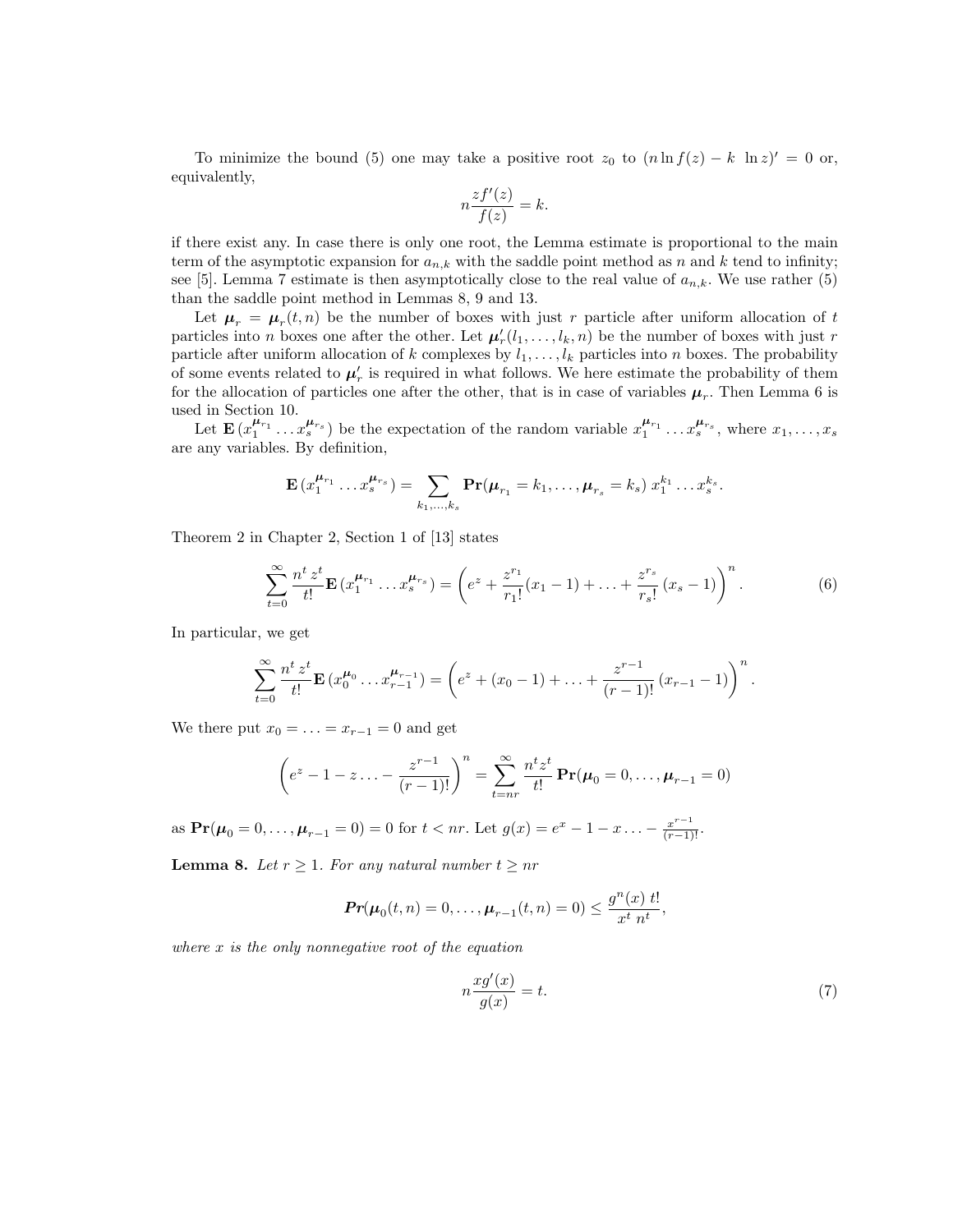*Proof.* We have  $g(x) = \frac{x^r}{r!} + \frac{x^{r+1}}{(r+1)!} + \ldots$  So  $\frac{xg'(x)}{g(x)}$  $\frac{g'(x)}{g(x)}$  tends to r as  $x \to 0^+$ . Also it tends to  $\infty$  as  $x \to \infty$ . By Lemma 7, the derivative of  $\frac{x g'(x)}{g(x)}$  $\frac{g(x)}{g(x)}$  is positive at positive x. Therefore, the equation (7) has just one nonnegative root for  $t \geq nr$ .

For  $t > nr$  the statement is true by Lemma 7. Let  $t = nr$ , then the root  $x = 0$ . One sees that  $g^{n}(x)$  t! is defined at  $x \to 0^+$  and sound to  $(nr)!$ . One directly semplites  $\frac{n(x) t!}{x^t n^t}$  is defined at  $x \to 0^+$  and equal to  $\frac{(nr)!}{(r!)^n n^{nr}}$ . One directly computes

$$
\mathbf{Pr}(\boldsymbol{\mu}_0(nr,n) = 0,\ldots,\boldsymbol{\mu}_{r-1}(nr,n) = 0) = \frac{(nr)!}{(r!)^n \; n^{nr}}.
$$

The statement is true for any  $t \geq nr$ . That proves the Lemma.  $\square$ 

Let  $r \geq 2$ . It follows from (6) that

$$
\sum_{t=0}^{\infty} \frac{n^t z^t}{t!} \mathbf{E} (x_1^{\mu_1} \dots x_{r-1}^{\mu_{r-1}}) = \left( e^z + z(x_1 - 1) + \dots + \frac{z^{r-1}}{(r-1)!} (x_{r-1} - 1) \right)^n.
$$
 (8)

Substitute  $x_i = x^i$  for  $i = 1, ..., r - 1$ . Then

$$
\sum_{t=0}^{\infty} \frac{n^t z^t}{t!} \mathbf{E} (x^{\mu_1+2\mu_2+\dots+(r-1)\mu_{r-1}})
$$
  
=  $\left[ e^z - \left( z + \dots + \frac{z^{r-1}}{(r-1)!} \right) + \left( zx + \dots + \frac{(zx)^{r-1}}{(r-1)!} \right) \right]^n$ .

By the definition of expectation,

$$
\mathbf{E}\left(x^{\mu_1+2\mu_2+\ldots+(r-1)\mu_{r-1}}\right) = \sum_{k=0}^{t} x^k \mathbf{Pr}\left(\mu_1+2\mu_2+\ldots+(r-1)\mu_{r-1}=k\right)
$$

because  $\Pr(\mu_1 + 2\mu_2 + \ldots + (r-1)\mu_{r-1} = k) = 0$  if  $k > t$ . We denote zx by x and get from the last two identities that

$$
\sum_{t\geq k} \frac{n^t z^{t-k} x^k}{t!} \mathbf{Pr}(\mu_1 + 2\mu_2 + \dots + (r-1)\mu_{r-1} = k)
$$
  
=  $\left[ e^z - \left( z + \dots + \frac{z^{r-1}}{(r-1)!} \right) + \left( x + \dots + \frac{x^{r-1}}{(r-1)!} \right) \right]^n$ ,

where the left hand side sum is over t and k such that  $t \geq k \geq 0$ . We now put  $z = 0$  and get

$$
\left(1+x+\ldots+\frac{x^{r-1}}{(r-1)!}\right)^n=\sum_{t=0}^{(r-1)n}\frac{n^t x^t}{t!}\mathbf{Pr}\left(\mu_1+2\mu_2+\ldots+(r-1)\mu_{r-1}=t\right).
$$

We remark that the probability is zero if  $t > (r-1)n$ . Let  $h(y) = 1 + y \dots + \frac{y^{r-1}}{(r-1)!}$ . **Lemma 9.** Let  $r \geq 2$ . For any integer number t such that  $0 \leq t \leq (r-1)n$  we have

$$
Pr(\mu_1 + 2\mu_2 + \ldots + (r-1)\mu_{r-1} = t) \le \frac{h^n(y)}{y^t} \frac{t!}{n^t},
$$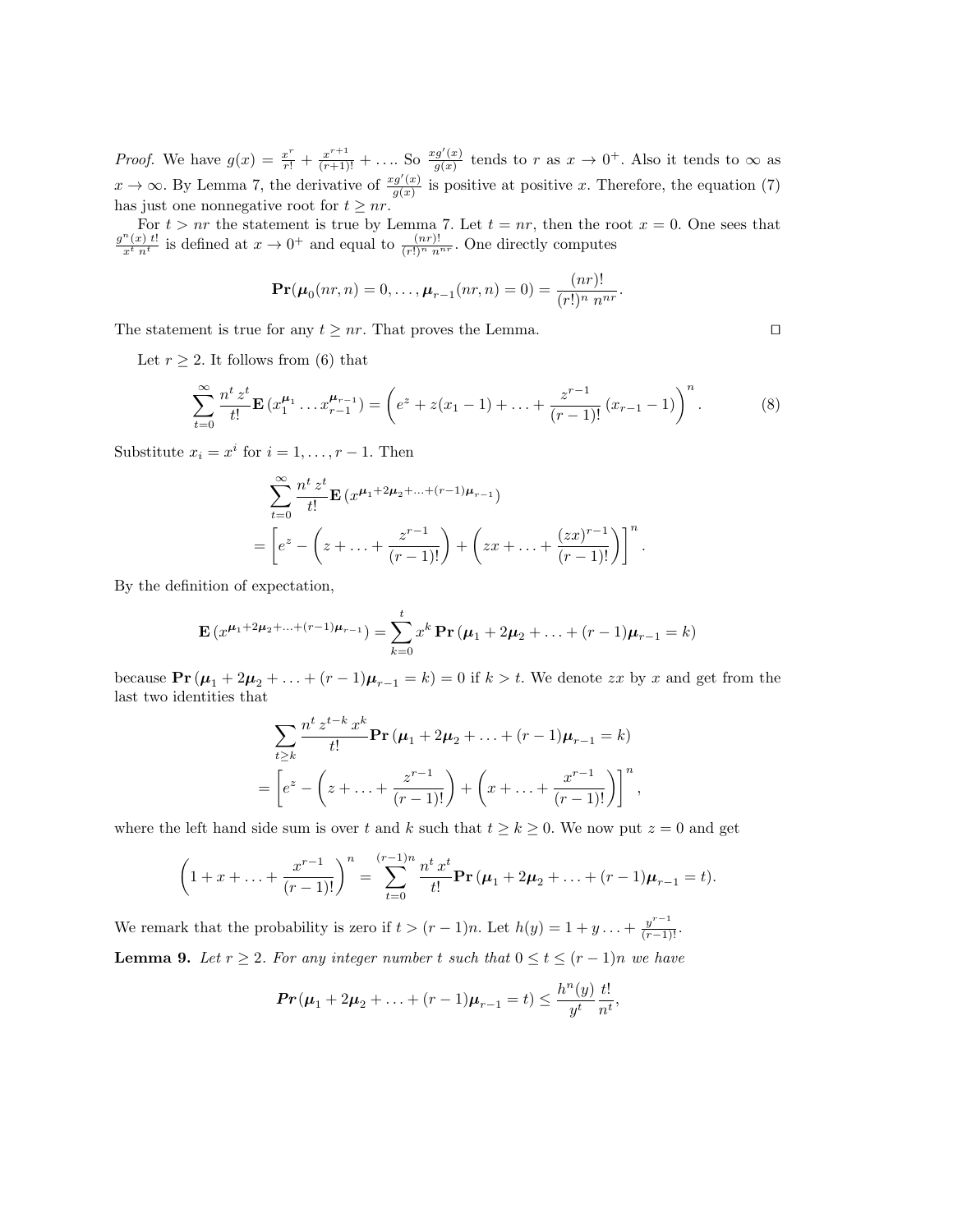where y is the only nonnegative root (including  $\infty$ ) of the equation

$$
n\frac{yh'(y)}{h(y)} = t.\t\t(9)
$$

Proof.  $\frac{yh'(y)}{h(y)}$  $\frac{h'(y)}{h(y)}$  tends to 0 as  $y \to 0^+$ . Also it tends to  $r-1$  as  $y \to \infty$ . By Lemma 7, the derivative of  $\frac{yh'(y)}{h(y)}$  $\frac{h(y)}{h(y)}$  is positive at positive y. Therefore, the equation (9) has just one nonnegative root for  $0 \le t \le (r-1)n$  including  $y = 0$  for  $t = 0$  and  $y = \infty$  for  $t = (r-1)n$ .

Let  $0 < t < (r-1)n$ . The equation (9) has the only positive root. The estimate is true by the first statement of Lemma 7. Let  $t = 0$ , then  $y = 0$  and the Lemma is true as both the sides of the inequality are 1. Let  $t = (r-1)n$ , then  $y = \infty$ . The right hand side of the inequality is defined at  $y = \infty$  and equal to  $\frac{t!}{((r-1)!)^n n^t}$ . By direct calculation,

$$
\mathbf{Pr}(\boldsymbol{\mu}_1 + 2\boldsymbol{\mu}_2 + \ldots + (r-1)\boldsymbol{\mu}_{r-1} = t) = \mathbf{Pr}(\boldsymbol{\mu}_{r-1}(t,n) = n) = \frac{t!}{((r-1)!)^n n^t}.
$$

That proves the Lemma.

From the Stirling approximation to  $k!$ , see [6], we get

**Lemma 10.** For every integer number  $k \geq 0$  it holds that

$$
k^{k}e^{-k} \leq k! \leq k^{k}e^{-k}\sqrt{2\pi(k+1)}.
$$

### 10 Complexity Estimate. Stage 1

Let  $r \geq 2$  and  $l_i = l$  for all  $i = 1, \ldots, m$ . We now estimate the expectation of  $|W_r(k)|$  with (3). Its maximum in k will be estimated with (17). According to the probabilistic model,  $X_1, \ldots, X_m$ are uniformly allocated into the whole variable set  $X$  of size  $n$ . So we use the language of particle allocation into n boxes from now. In particular,  $Z_r(k)$  is the set of boxes with at least r particles after uniform allocation by  $k$  complexes of size  $l$ . We split the product in (3):

$$
\mathbf{E}|W_r(k)| = \mathbf{E}_{X_1,...,X_m} \left( q^{|Z_r(k)|} \prod_{i=1}^k \left( 1 - (1 - \frac{1}{q})^{q^{|X_i \setminus Z_r(k)|}} \right) \prod_{j=k+1}^m \left( 1 - (1 - \frac{1}{q})^{q^{|X_j \setminus Z_r(k)|}} \right) \right).
$$

We say the event  $A = A(U, t_1, \ldots, t_k)$  occurs if  $Z_r(k) = U$  and  $|X_i \setminus U| = t_i$ , where  $i = 1, \ldots, k$ ; see Fig. 2. With the conditional expectation formula we get

$$
\mathbf{E}|W_r(k)| = \sum_{U} \sum_{t_1,\dots,t_k} q^{|U|} \prod_{i=1}^k \left(1 - (1 - \frac{1}{q})^{q^{t_i}}\right) \mathbf{E}(A) \mathbf{Pr}(A), \tag{10}
$$

where U runs over all subsets of X and  $0 \leq t_i \leq l$  and we denoted

$$
\mathbf{E}(A) = \mathbf{E}_{X_1,...,X_m} \left( \prod_{j=k+1}^m \left( 1 - (1 - \frac{1}{q})^{q^{|X_j \setminus Z_r(k)|}} \right) \middle| A \right).
$$

$$
\qquad \qquad \Box
$$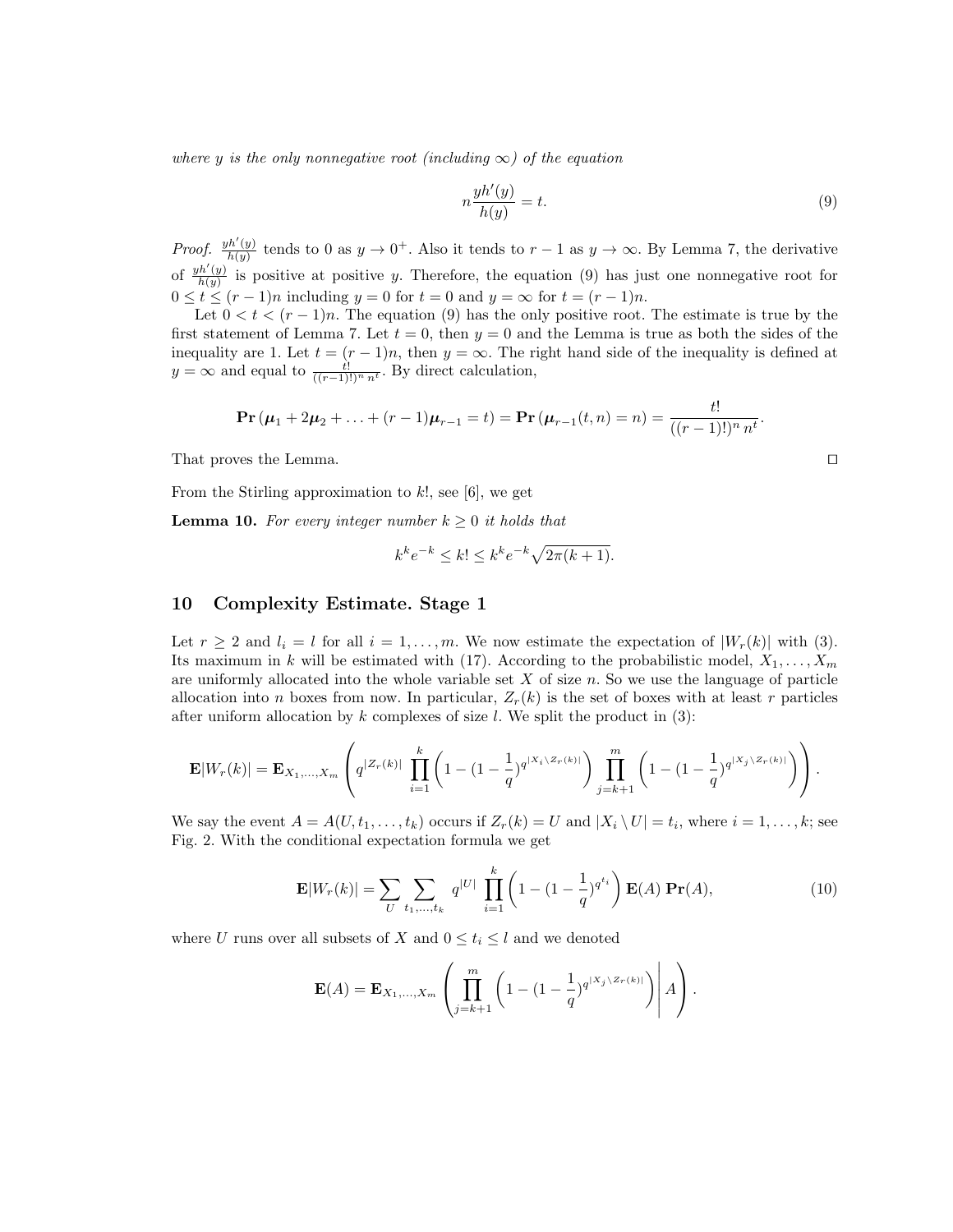

Fig. 2. The event A.

So

$$
\mathbf{E}(A) = \mathbf{E}_{X_{j+1},...,X_m} \prod_{j=k+1}^m \left( 1 - (1 - \frac{1}{q})^{q^{\lfloor X_j \setminus U \rfloor}} \right)
$$
  
= 
$$
\prod_{j=k+1}^m \mathbf{E}_{X_j} \left( 1 - (1 - \frac{1}{q})^{q^{\lfloor X_j \setminus U \rfloor}} \right) = \left( \mathbf{E}_{X_j} \left( 1 - (1 - \frac{1}{q})^{q^{\lfloor X_j \setminus U \rfloor}} \right) \right)^{m-k}.
$$

We remark that  $\mathbf{E}(A)$  only depends on the size u of the set U, and not on the set itself. Let  $u = \beta n$ , where  $0 \leq \beta \leq 1$ , then

$$
\mathbf{E}_{X_j}(1-(1-\frac{1}{q})^{q^{\lfloor X_j\backslash U \rfloor}})=1-\sum_{t=0}^l\frac{{n\choose l-t}{n-u\choose t}}{{n\choose l}}(1-\frac{1}{q})^{q^t}=1-\sum_{t=0}^l\frac{{\beta n\choose l-t}{n-\beta n\choose t}}{{n\choose l}}(1-\frac{1}{q})^{q^t}.
$$

By taking  $\lim_{n\to\infty}$ , we get

**Lemma 11.** As n tends to  $\infty$ 

$$
\mathbf{E}_{X_j}(1-(1-\frac{1}{q})^{q^{\lfloor X_j\setminus U \rfloor}})=F(\beta)+O(\frac{1}{n}),
$$

where  $F(\beta) = 1 - \sum_{t=0}^{l} {l \choose t} \beta^{l-t} (1-\beta)^t (1-\frac{1}{q})^{q^t}$  and  $O(\frac{1}{n})$  is uniformly bounded in  $\beta$ .

Lemma 11 implies  $\mathbf{E}(A) \leq (F(\beta) + \epsilon)^{m-k}$ , where  $\epsilon$  is any positive number and n is big enough. Let  $L = lk = \alpha n$ , where  $0 \leq \alpha \leq dl$ . So  $\frac{m-k}{n} = \frac{m}{n} - \frac{\alpha}{l}$ . As  $\frac{m}{n}$  tends to d, then

$$
\mathbf{E}(A) \le (F(\beta) + \epsilon)^{(d - \frac{\alpha}{t})n} \tag{11}
$$

for any positive  $\epsilon$  and for all big enough n. We now estimate the probability of the event A. Let as above  $|U| = u$ .

**Lemma 12.** Let  $L = lk$  and  $T = t_1 + ... + t_k$ . Then

$$
\Pr(A) \le \frac{\left(\frac{u}{n}\right)^{L-T} \left(\frac{n-u}{n}\right)^T P_1(L-T,u) P_2(T,n-u) \prod_{i=1}^k {l \choose i_i}}{\prod_{i=1}^{l-1} (1-\frac{i}{n})^k},
$$

where

$$
P_1(L-T, u) = \mathbf{Pr}(\mu_0(L-T, u) = 0, \dots, \mu_{r-1}(L-T, u) = 0),
$$
  
\n
$$
P_2(T, n-u) = \mathbf{Pr}(\mu_1(T, n-u) + 2\mu_2(T, n-u) + \dots + (r-1)\mu_{r-1}(T, n-u) = T).
$$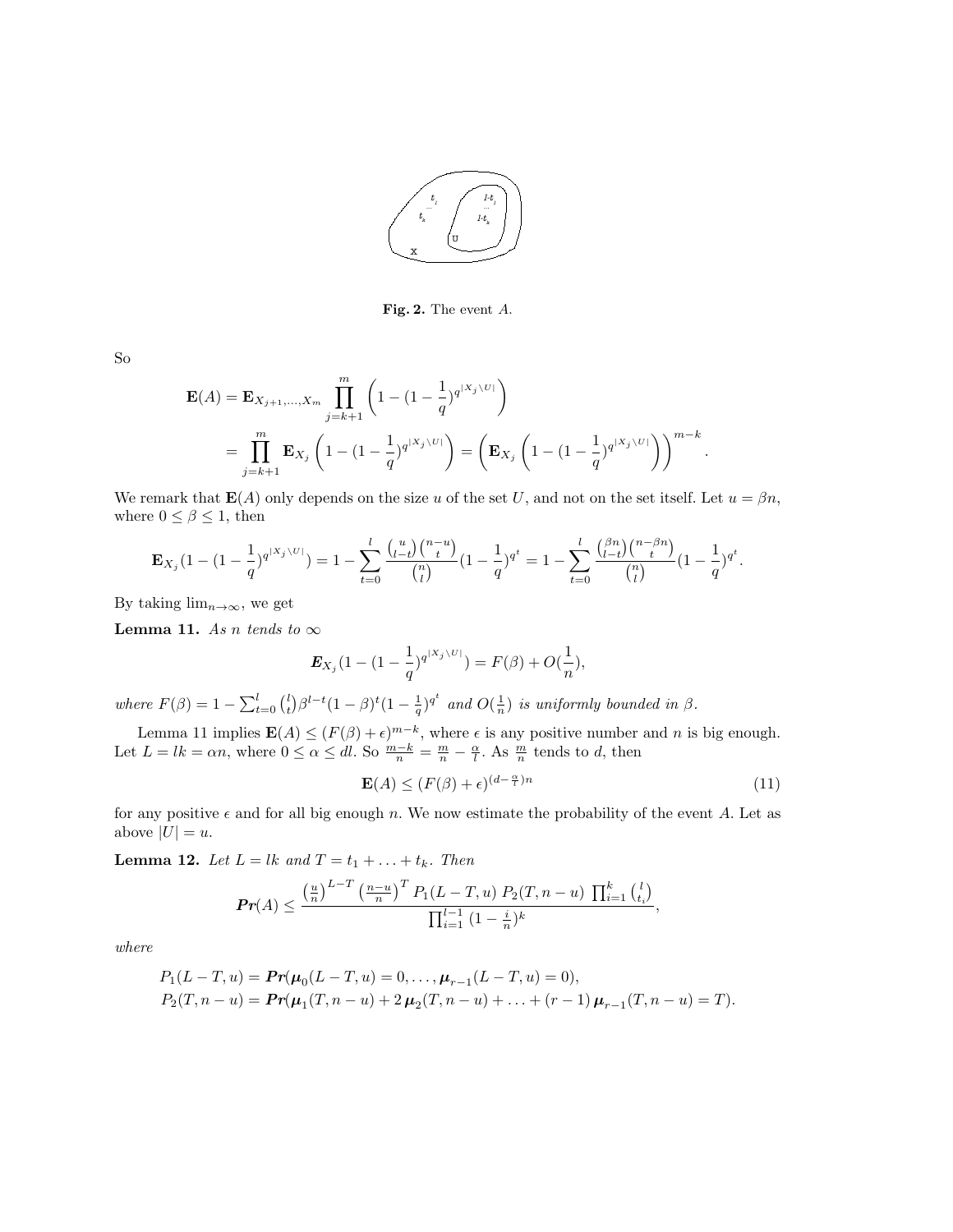*Proof.* Let  $u = 0$ , then  $T = L$  and A occurs if in the allocation of  $X_1, \ldots, X_k$  every variable is hit at most  $r − 1$  times. So by Lemma 6,

$$
\mathbf{Pr}(A) \le \frac{P_2(L, n)}{\prod_{i=1}^{l-1} (1 - \frac{i}{n})^k},
$$

and the statement is true. Let  $u = n$ , then  $T = 0$  and A occurs if in the allocation of  $X_1, \ldots, X_k$ every variable is hit at least  $r$  times. So by Lemma 6,

$$
\mathbf{Pr}(A) \le \frac{P_1(L, n)}{\prod_{i=1}^{l-1} (1 - \frac{i}{n})^k},
$$

and the statement is true. So we can assume  $0 < u < n$ . We say the event B occurs if  $|X_i \setminus U| = t_i$ for  $i = 1, ..., k$ . Then  $\Pr(A) = \Pr(B)\Pr(A|B)$ .

$$
\mathbf{Pr}(B) = \prod_{i=1}^{k} \mathbf{Pr}(|X_i \setminus U| = t_i) = \prod_{i=1}^{k} \frac{\binom{u}{l-t_i} \binom{n-u}{t_i}}{\binom{n}{l}} =
$$
\n
$$
= \prod_{i=1}^{k} \binom{l}{t_i} \left(\frac{u}{n}\right)^{l-t_i} \left(\frac{n-u}{n}\right)^{t_i} \frac{\left(1-\frac{1}{u}\right) \dots \left(1-\frac{l-t_i-1}{u}\right) \left(1-\frac{1}{n-u}\right) \dots \left(1-\frac{t_i-1}{n-u}\right)}{\left(1-\frac{1}{u}\right) \dots \left(1-\frac{l-t_i-1}{n}\right)}
$$
\n
$$
= \frac{\left(\frac{u}{n}\right)^{L-T} \left(\frac{n-u}{n}\right)^{T} \prod_{i=1}^{k} \binom{l}{t_i} \prod_{i=1}^{k} \frac{\left(1-\frac{1}{u}\right) \dots \left(1-\frac{l-t_i-1}{u}\right) \prod_{i=1}^{k} \left(1-\frac{1}{n-u}\right) \dots \left(1-\frac{t_i-1}{n-u}\right)}{\prod_{i=1}^{l-1} \left(1-\frac{i}{n}\right)^{k}}.
$$

The event  $A|B$  occurs if and only if the following two events  $A_1$  and  $A_2$  occur simultaneously. First, the complexes of  $l - t_1, \ldots, l - t_k$  particles are allocated into  $|U| = u$  boxes, where each box is occupied by at least r particles. Second, the complexes of  $t_1, \ldots, t_k$  particles are allocated into  $|X \setminus U| = n - u$  boxes, where each box is occupied by at most  $r - 1$  particles; see Fig. 2. These are independent events. Therefore  $\mathbf{Pr}(A|B) = \mathbf{Pr}(A_1)\mathbf{Pr}(A_2)$ .

The event  $A_1$  occurs if and only if  $\mu'_i(l-t_1,\ldots,l-t_k,u)=0$  for  $i=0,\ldots,r-1$ . The event  $A_2$ occurs if and only if  $\mu'_i(t_1,\ldots,t_k,n-u)=0$  for  $i\geq r$ . The latter is equivalent to

 $\mu'_1(t_1,\ldots,t_k,n-u)+2\,\mu'_2(t_1,\ldots,t_k,n-u)+\ldots+(r-1)\,\mu'_{r-1}(t_1,\ldots,t_k,n-u)=T.$ 

See the definition of  $\mu_s'$  in Section 9. By Lemma 6,

$$
\mathbf{Pr}(A_1) \le \frac{P_1(L-T, u)}{\prod_{i=1}^k (1 - \frac{1}{u}) \dots (1 - \frac{l-t_i - 1}{u})}
$$

and

$$
\mathbf{Pr}(A_2) \le \frac{P_2(T, n - u)}{\prod_{i=1}^k (1 - \frac{1}{n - u}) \dots (1 - \frac{t_i - 1}{n - u})}
$$

So  $\Pr(A) = \Pr(B)\Pr(A|B) =$ 

$$
= \mathbf{Pr}(B)\mathbf{Pr}(A_1)\mathbf{Pr}(A_2) \le \frac{\left(\frac{u}{n}\right)^{L-T} \left(\frac{n-u}{n}\right)^T P_1(L-T,u) P_2(T,n-u) \prod_{i=1}^k {l \choose i_i}}{\prod_{i=1}^{l-1} (1-\frac{i}{n})^k}.
$$

That proves the Lemma.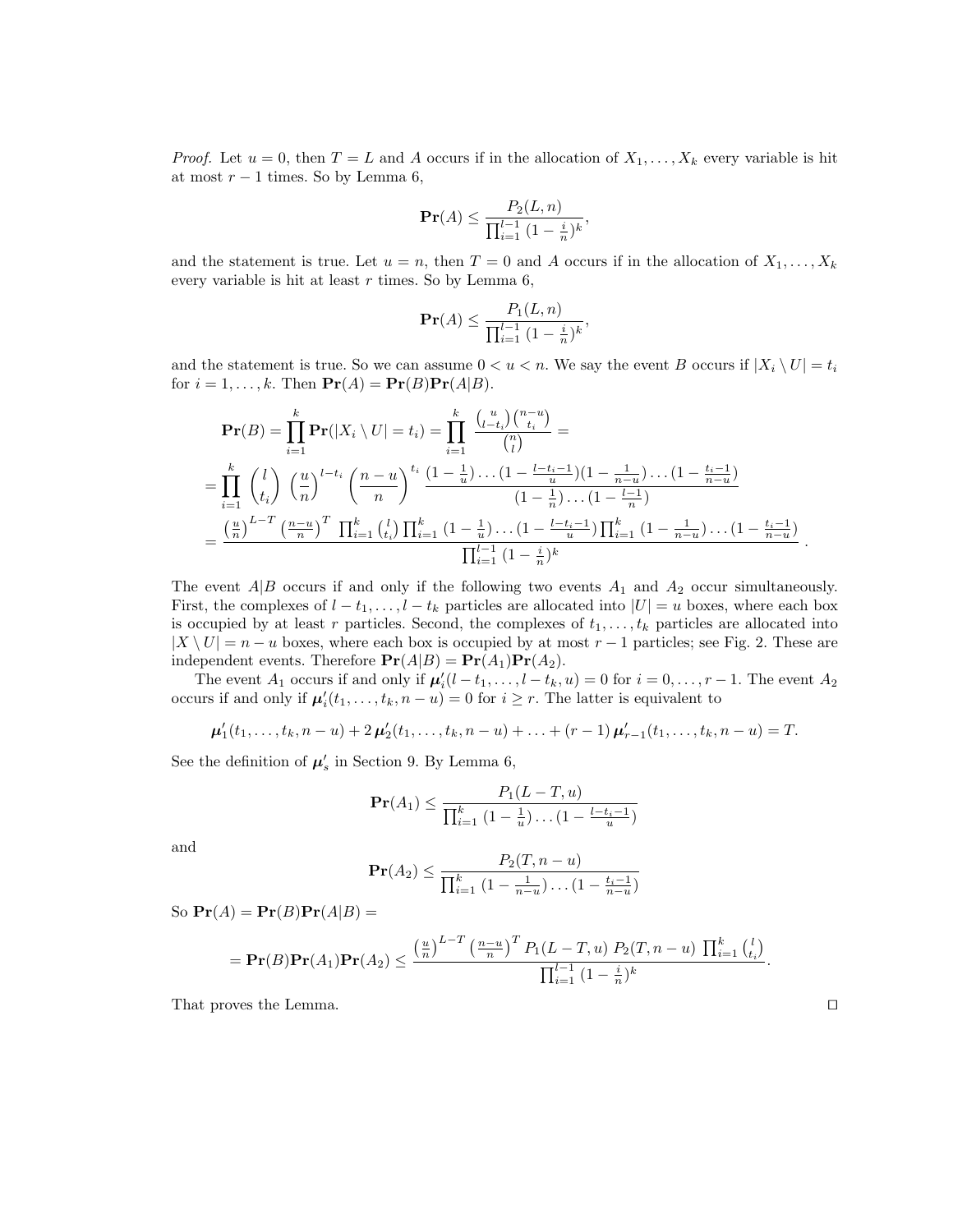From (10), as  $\mathbf{E}(A)$  only depends on u, and  $\mathbf{Pr}(A)$  only depends on  $u, t_1, \ldots, t_k$  we get

$$
\mathbf{E}|W_r(k)| = \sum_{u=0}^n \binom{n}{u} q^u \mathbf{E}(A) \sum_{t_1,\dots,t_k} \prod_{i=1}^k \left(1 - (1 - \frac{1}{q})^{q^{t_i}}\right) \mathbf{Pr}(A).
$$
 (12)

From (12) by Lemma 12,

$$
\mathbf{E}|W_r(k)| \leq \frac{1}{\prod_{i=1}^{l-1} (1 - \frac{i}{n})^k} \sum_{u=0}^n \binom{n}{u} q^u \mathbf{E}(A)
$$
(13)  

$$
\times \sum_{T=0}^L C_T \left(\frac{u}{n}\right)^{L-T} \left(\frac{n-u}{n}\right)^T P_1(L-T, u) P_2(T, n-u),
$$

where

$$
C_T = \sum_{t_1 + \dots + t_k = T} \prod_{i=1}^k {l \choose t_i} \left( 1 - (1 - \frac{1}{q})^{q^{t_i}} \right).
$$

Let

$$
f(z) = \sum_{t=0}^{l} {l \choose t} \left( 1 - (1 - \frac{1}{q})^{q^t} \right) z^t.
$$

It is obvious that  $f^k(z) = \sum_{T=0}^{lk} C_T z^T$ .

**Lemma 13.** For every  $0 \leq T \leq lk$  we have  $C_T \leq \frac{f^k(z)}{z^T}$ , where z is the only nonnegative root(including  $\infty$  for  $T = lk$ ) to the equation  $k \frac{zf'(z)}{f(z)} = T$ .

*Proof.* It is similar to the proofs of Lemmas 8 and 9.  $\Box$ 

Let  $T = \gamma n$ , where  $0 \le \gamma \le \alpha$ . By Lemma 8,  $P_1(L-T, u) \le \frac{g^u(x) (L-T)!}{x^{L-T} u^{L-T}}$ , where x is a nonnegative root of the equation  $\beta \frac{x g'(x)}{g(x)} = \alpha - \gamma$ . Therefore, by estimating  $(L-T)!$  with Lemma 10, we get

$$
P_1(L-T, u) \le \left[ \frac{g^{\beta}(x)}{x^{\alpha - \gamma}} \left( \frac{\alpha - \gamma}{\beta e} \right)^{\alpha - \gamma} + \epsilon \right]^n, \tag{14}
$$

for any positive  $\epsilon$  and big enough n. By Lemma 9,  $P_2(T, n - u) \leq \frac{h^{n-u}(y)}{y^T (n-u)^T}$ . Therefore,

$$
P_2(T, n - u) \le \left[\frac{h^{1-\beta}(y)}{y^{\gamma}} \left(\frac{\gamma}{(1-\beta)e}\right)^{\gamma} + \epsilon\right]^n, \tag{15}
$$

for any positive  $\epsilon$  and all big n, where y is a nonnegative root to  $(1-\beta)\frac{y h'(y)}{h(y)} = \gamma$ . By Lemma 13,

$$
C_T \le \left(\frac{f^{\frac{\alpha}{l}}(z)}{z^{\gamma}}\right)^n,\tag{16}
$$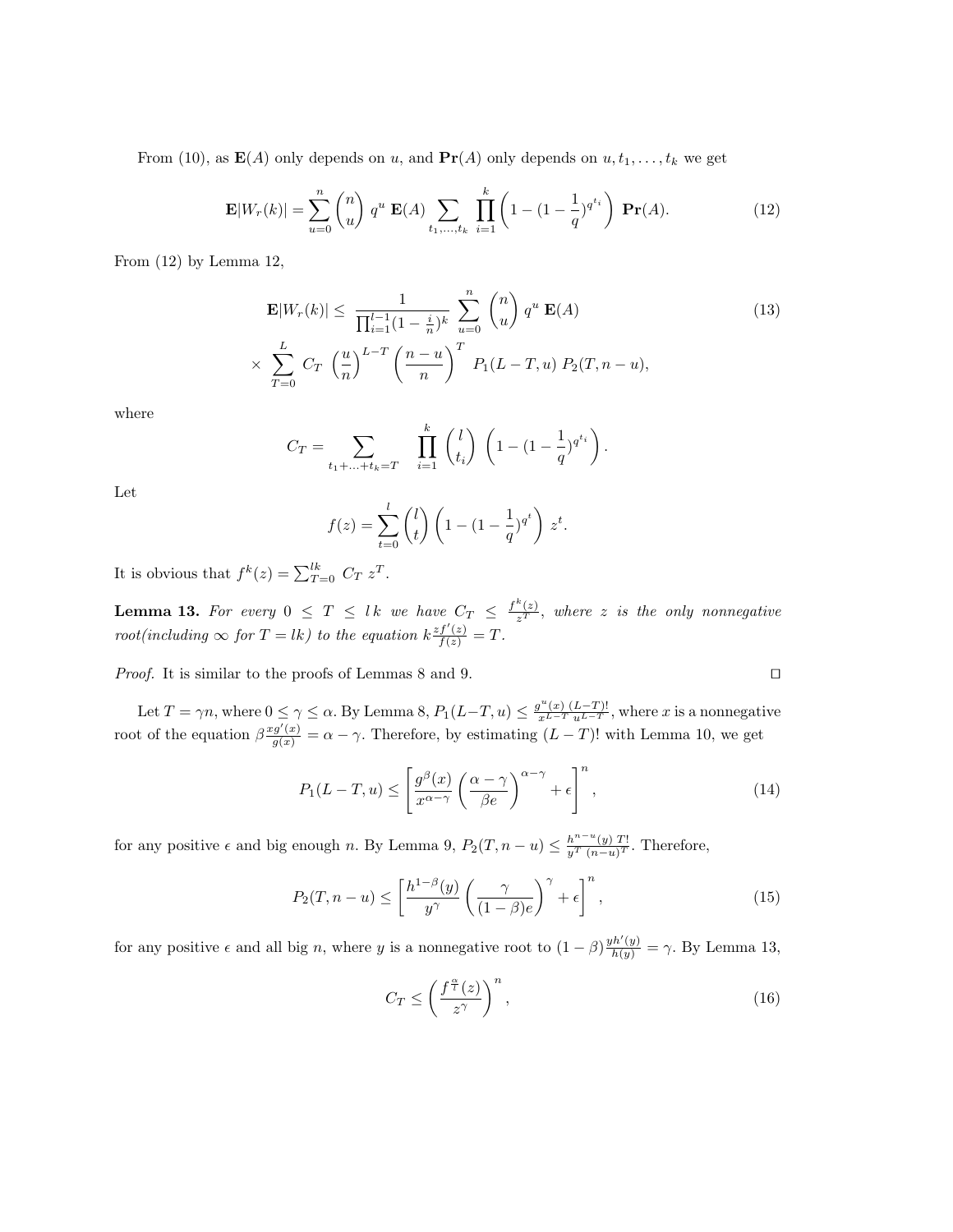where z is a nonnegative root to  $\frac{\alpha}{l}$  $\frac{zf'(z)}{f(z)} = \gamma$ . We remark that for any positive  $\epsilon$  bounds (11), (14), (15) are true simultaneously for any  $\alpha, \beta, \gamma$  and big enough n. Therefore, taking all these bounds into account, from (13) we get

$$
\mathbf{E}|W_r(k)| \leq \frac{(n+1)(lm+1)}{\prod_{i=1}^{l-1} (1-\frac{i}{n})^m} \max\left[\max\left(\frac{q^{\beta} g^{\beta}(x) h^{1-\beta}(y) f^{\frac{\alpha}{l}}(z) (\alpha-\gamma)^{\alpha-\gamma} \gamma^{\gamma}}{\beta^{\beta} (1-\beta)^{1-\beta} x^{\alpha-\gamma} y^{\gamma} z^{\gamma} e^{\alpha}} F(\beta)^{d-\frac{\alpha}{l}}\right) + \epsilon\right]^n,
$$

for any positive  $\epsilon$  and big enough n, where Lemma 10 was used to bound the binomial coefficient  $\binom{n}{u}$ . Therefore,

$$
\mathbf{E}|W_r(k)| \le (\max G(\alpha, \beta, \gamma) + \epsilon)^n \tag{17}
$$

for any positive  $\epsilon$  and big enough n, where

$$
G(\alpha, \beta, \gamma) = \frac{q^{\beta} g^{\beta}(x) h^{1-\beta}(y) f^{\frac{\alpha}{l}}(z) (\alpha - \gamma)^{\alpha - \gamma} \gamma^{\gamma}}{\beta^{\beta} (1-\beta)^{1-\beta} x^{\alpha - \gamma} y^{\gamma} z^{\gamma} e^{\alpha}} F(\beta)^{d-\frac{\alpha}{l}}.
$$

The maximum in (17) is over  $0 \le \beta \le 1$  and  $0 \le \gamma \le \alpha$ . We remark that the parameters  $\alpha, \beta, \gamma$ should satisfy  $r\beta \leq \alpha - \gamma$  and  $(r - 1)(1 - \beta) \leq \gamma$ , otherwise  $P_1(L - T, u) = 0$  or  $P_2(T, n - u) = 0$ . The first stage complexity is upper bounded by (17) with the maximum over above  $\alpha, \beta, \gamma$ , where nonnegative  $x, y, z$  satisfy

$$
\beta \frac{x g'(x)}{g(x)} = \alpha - \gamma,\tag{18}
$$

$$
(1 - \beta) \frac{yh'(y)}{h(y)} = \gamma,\t\t(19)
$$

$$
\frac{\alpha}{l}\frac{zf'(z)}{f(z)} = \gamma.
$$
\n(20)

However, the function  $G(\alpha, \beta, \gamma)$  may have some singularities. For instance, at  $\beta = 0$ , we should have  $\alpha - \gamma = 0$  and every  $0 \le x \le \infty$  is the solution to (18). The similar is true at  $\beta = 1$  with (19) and at  $\alpha = 0$  with (20). So one may then take a small  $\epsilon_1 > 0$  and consider the extrema of  $G(\alpha, \beta, \gamma)$ in the area  $\epsilon_1 \leq \beta \leq 1 - \epsilon_1$ ,  $\epsilon_1 \leq \alpha \leq dl$ , where the function is well-defined and continuous. Out of this area the contribution of the right hand side terms in (13) is negligible. The maximum is unique and it is computed with an advanced optimization package like MAPLE.

## 11 Complexity Estimate. Stage 2

We recall that if  $r \leq 2$ , then nothing to do. Let  $r \geq 3$ . Let  $W_r = W_r(m)$  and  $Z_r = Z_r(m)$ . Let  $X_1, \ldots, X_m$  be fixed and  $f_1, \ldots, f_m$  randomly generated. It was proved in Section 7 that the expected complexity of the second stage is  $\mathbf{E}(q^{n-m}+|W_r|)c^{n-|Z_r|}$ , where c is defined in Theorem 1. As in (3), we prove

$$
\mathbf{E}\left(|W_r|c^{n-|Z_r|}\right) = \mathbf{E}_{X_1,...,X_m}\left(q^{|Z_r|}c^{n-|Z_r|}\prod_{i=1}^m\left(1-(1-\frac{1}{q})^{q^{|X_i\setminus Z_r|}}\right)\right).
$$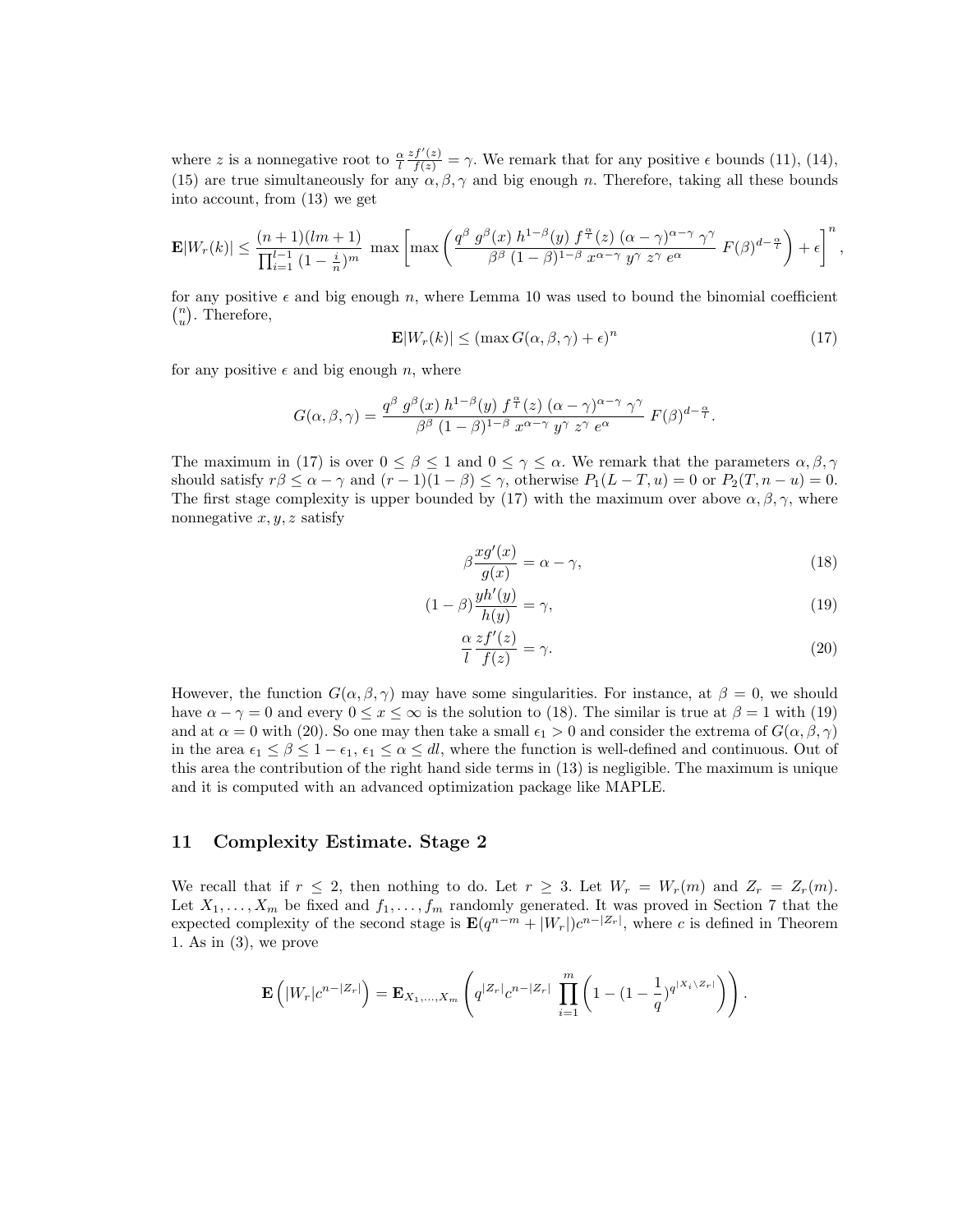Let  $L = lm$ . Similarly to (13),

$$
\mathbf{E}\left(|W_r| c^{n-|Z_r|}\right) \leq \frac{1}{\prod_{i=1}^{l-1} (1 - \frac{i}{n})^m} \sum_{u=0}^n {n \choose u} q^u c^{n-u}
$$
  
\$\times \sum\_{T=0}^L C\_T \left(\frac{u}{n}\right)^{L-T} \left(\frac{n-u}{n}\right)^T P\_1(L-T,u) P\_2(T,n-u)\$,

where  $C_T = \sum_{t_1+\ldots+t_m=T} \prod_{i=1}^m {l \choose t_i} \left(1-(1-\frac{1}{q})^{q^{t_i}}\right)$ . Therefore,

$$
\mathbf{E}\left(|W_r| \; c^{n-|Z_r|}\right) \le \left[\max c^{1-\beta} G(dl, \beta, \gamma) + \epsilon\right]^n,\tag{21}
$$

for any positive  $\epsilon$  and big enough n. The maximum is over  $0 \le \beta \le 1$  and  $0 \le \gamma \le dl$ , where nonnegative x, y, z satisfy  $(18)$ , $(19)$ , $(20)$  and  $\alpha = dl$ . Similarly to  $(13)$ ,

$$
\mathbf{E}\left(q^{n-m}c^{n-|Z_r|}\right) \le \frac{1}{\prod_{i=1}^{l-1}(1-\frac{i}{n})^m} \sum_{u=0}^n \binom{n}{u} q^{n-m}c^{n-u}
$$
  
\$\times \sum\_{T=0}^L C'\_T \left(\frac{u}{n}\right)^{L-T} \left(\frac{n-u}{n}\right)^T P\_1(L-T,u) P\_2(T,n-u)\$,

where  $C_T' = \sum_{t_1 + ... + t_m = T} \prod_{i=1}^m {l \choose t_i} = {lm \choose T}$ . Therefore,

$$
\mathbf{E}\left(q^{n-m}c^{n-|Z_r|}\right) \le \left[\max\left(\frac{q^{1-d}c^{1-\beta}g^{\beta}(x) h^{1-\beta}(y) (dl)^{dl}}{\beta^{\beta} (1-\beta)^{1-\beta} x^{dl-\gamma} y^{\gamma} e^{dl}}\right) + \epsilon\right]^n\tag{22}
$$

for any positive  $\epsilon$  and big enough n. The maximum is over  $0 \le \beta \le 1$  and  $0 \le \gamma \le dl$ , where nonnegative  $x, y$  satisfy (18),(19). Computations with MAPLE, similar to those in the previous Section, shows that  $\mathbf{E}|W_r|$   $c^{n-|Z_r|}$  dominates the complexity of the second stage and the overall algorithm complexity is dominated by the first stage at least for the parameters in Tables 1 and 2.

## 12 Trivially Unsolvable Equations

Trivially unsolvable equations are often generated according to the Section 1.3 model. However that phenomenon only negligibly contributes to the average complexity bounds if they are exponential.

The probability that a randomly chosen equation in l variables is solvable over  $F_q$ , i.e., admits at least one solution over  $F_q$ , is  $1 - (1 - \frac{1}{q})^{q^l}$ . So the probability the equation system (1) is trivially unsolvable( at least one of the equations has no solutions over  $F_q$ ) is  $1 - \left[1 - (1 - \frac{1}{q})^{q^l}\right]^m$ . This value tends to 1 as l and q are fixed and  $m = dn$  tends to infinity. It is very easy to recognize, with some average complexity  $R$ , a trivially unsolvable equation system. However, for small  $d$  that only gives a negligible contribution to the average complexity estimate while it is exponential. Really, let  $Q$  denote average complexity of a deterministic algorithm on all instances of (1). Let  $Q_1$  denote average complexity of the algorithm on the instances of (1) which are not trivially unsolvable, i.e.,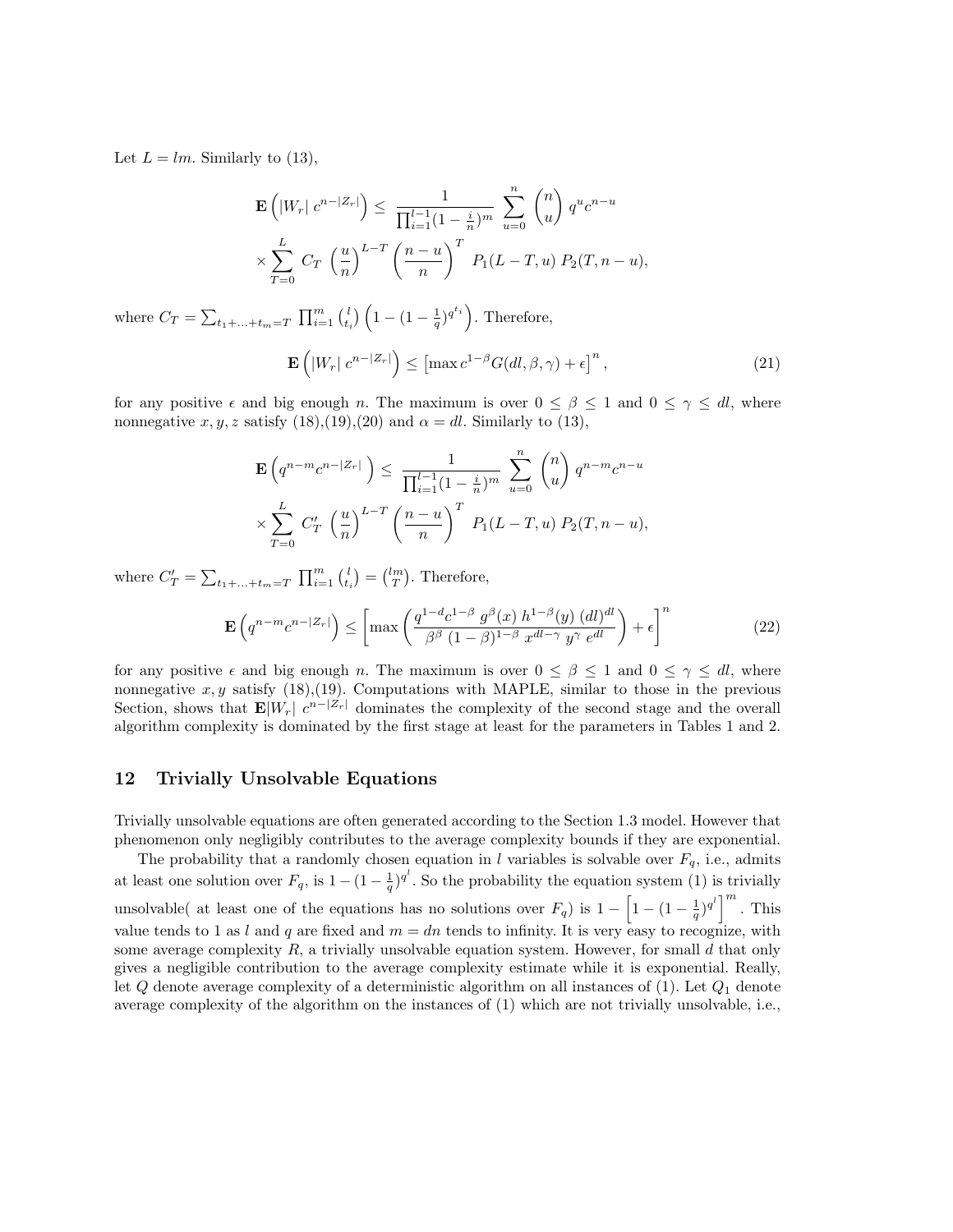each equation has at least one solution over  $F_q$ . In both cases uniform distribution is assumed. By the conditional expectation formula,

$$
Q = \left[1 - (1 - \frac{1}{q})^{q^l}\right]^{dn} Q_1 + \left(1 - \left[1 - (1 - \frac{1}{q})^{q^l}\right]^{dn}\right) R.
$$

Therefore,  $Q_1 \, \leq \, \left[1 - (1 - \frac{1}{q})^{q^l}\right]^{-dn} Q$ . For  $q = 2$  and  $d = 1$  that will only change the bound at  $l = 3$ . For the Weak IAG Algorithm,  $Q_1$  becomes bounded by  $1.033^n$  while Q is bounded by  $1.029^n$ for large n. For all other l the influence is negligible: estimates for  $Q$  and  $Q_1$  are almost identical. For larger  $d = 1 + \delta$  the contribution is larger, but Q becomes sub-exponential fast, that follows from the analysis in Sections 10 and 11. So  $Q_1$  remains bounded by a very low exponential function at least for low  $\delta$ . In fact, we believe that  $Q_1$  becomes sub-exponential too, though it is not proved here.

Generally, a subsystem of some  $t \geq 2$  equations may be inconsistent(without solutions). Then the whole system is inconsistent too. At least for low t the case may be identified by trying  $\binom{m}{t}$ possible t-subsystems and therefore in polynomial time providing m does not grow very fast. It seems difficult to compute the probability of the event and give its asymptotical analysis. For  $t = 2$ some heuristic argument shows that slightly affects algorithm's average running time only for  $q = 2$ and very low  $l$  as it is exponential. That is despite the probability presumably tends to 1 as for  $t = 1$ . Anyway, the algorithms studied here equally handle this and more complicated cases.

## 13 Average Time Complexity Conjecture

A drastic improvement over last few years in average time complexity of solving (1) raises the question about the function type that may represent it. Exponential function in  $n$  representing the run-time of an Algorithm is, by definition,  $(1 + \epsilon)^n$ , where  $\epsilon$  is a positive constant. For any sub-exponential function we have positive  $\epsilon = \epsilon(n) \to 0$  as n tends to infinity. We remark



Fig. 3. Typical exponential and sub-exponential functions in log-scale

- 1. for  $q = 2$  and very low l as 3,4 the estimates presented in Table 1 are as  $(1 + \epsilon)^n$ , where  $\epsilon$  has tendency to diminish to 0,
- 2. generally, as  $l$  is bounded and  $n$  grows, the same type function(exponential) or sub-exponential) likely represents the problem complexity for low and larger  $l$ ,
- 3. experiments on random 5-sparse Boolean equations in  $n = m \leq 220$  variables, Fig. 9 in [25], show the average running time of MiniSat obeys rather a sub-exponential law (on the right in Fig. 3 here) than an exponential (on the left).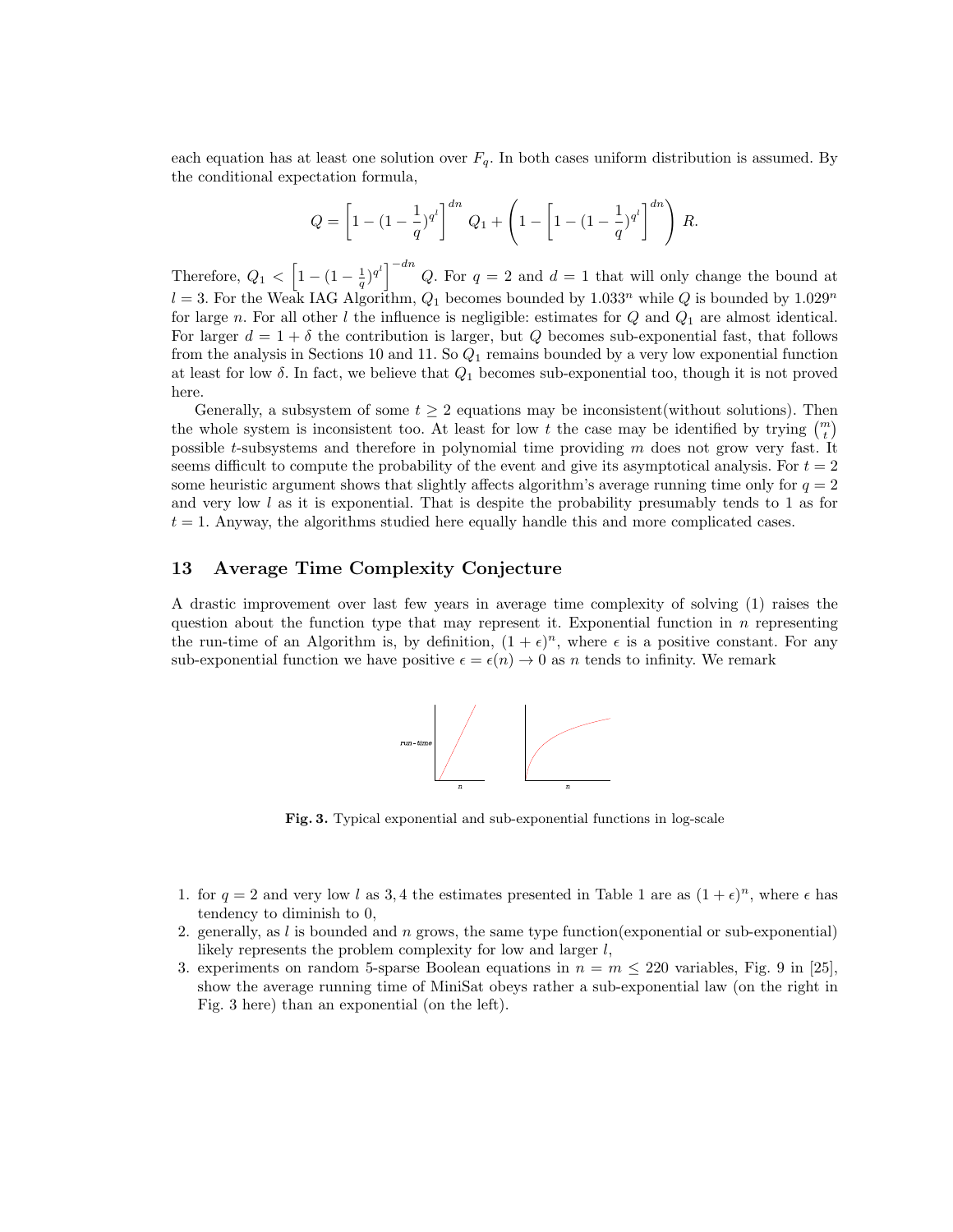Therefore, the following statement called *Average Time Complexity Conjecture* might be true(it was already formulated in [22]).

There exists an algorithm whose expected time complexity on uniformly random instances (1) is sub-exponential in n as q and l are fixed,  $m > n$  while n tends to infinity.

Symmetric ciphers security is based on the assumption of exponential complexity. A cipher is commonly considered broken if there is an attack whose running time is less than the full search of the key-space, no matter how small the gain is. That differs much from the asymmetric case, where there are effective methods of sub-exponential complexity for integer factoring and discrete logarithms in finite fields. In elliptic curve crypto the underlying problem is exponential, though only half of the key-space in logarithmic measure is to be searched. The similar is true for lattice based crypto-systems.

We believe that sparse equation systems over finite fields are of fundamental importance in cryptanalysis as they provide a tool to write computational problems from either symmetric or asymmetric ciphers in one way. From the point of view of the above conjecture and precedent discussion, it would not be a big surprise if those problems are in nature sub-exponential. Remark that does not contradict with the problem of solving sparse polynomial equations over finite fields is still NP-hard.

Finding the conjectural algorithm(that may be already a Sat-solver like MiniSat, but we do not have any proof of that) might imply a series of improvements from the crypto communities as it was with the index calculus for discrete logs and factoring. Therefore, if proved the conjecture may have far-reaching consequences in the field of cryptanalysis, as changing the symmetric ciphers security assumption or may be breaking some of them, and in computing in general. Its publication may stimulate research in the field.

Previously, for quadratic semi-regular Boolean equation systems it was shown the Gröbner basis algorithm is of sub-exponential complexity provided  $n = o(m)$ ; see [2]. The present conjecture claims that is true for average sparse equation systems regardless their regularity and algebraic degree, and for any  $m \geq n$ .

## References

- 1. C. Bouillaguet, H.-C. K. Chen, C.-M. Cheng, T. Chou, R. Niederhagen, A. Shamir, and B.-Y. Yang,Fast exhaustive search for polynomial systems in  $F_2$ , IACR ePrint Archive, report 2010/313.
- 2. M. Bardet, J.-C.Faugére, and B. Salvy, Complexity of Gröbner basis computation for semi-regular overdetermined sequences over  $F_2$  with solutions in  $F_2$ , Research report RR-5049, INRIA, 2003.
- 3. M. Bardet, J-C. Faugére, B. Salvy and B-Y. Yang, Asymptotic Behaviour of the Degree of Regularity of Semi-Regular Polynomial Systems, in MEGA 2005, 15 pages.
- 4. B. Buchberger, Theoretical Basis for the Reduction of Polynomials to Canonical Forms, SIGSAM Bull. 39(1976), 19-24.
- 5. E.T. Copson, Asymptotic expansions, Cambridge University Press, 1965.
- 6. R. Courant,Differential and integral calculus, vol. 1, Interscience publishers, 1988.
- 7. N. T. Courtois and G. V. Bard, Algebraic Cryptanalysis of the Data Encryption Standard, in Cryptogr. and Coding, LNCS 4887, pp. 152-169, Springer-Verlag, 2007.
- 8. E. Dantsin, A. Goerdt, E. A. Hirsch, R. Kannan, J. M. Kleinberg, C. H. Papadimitriou, P. Raghavan, U. Schning, A deterministic  $(2-2/(k+1))^n$  algorithm for k-SAT based on local search. Theor. Comput. Sci. 289(2002), pp.69–83.
- 9. N. Eén, N. Sörensson, MiniSat home page, http://minisat.se/